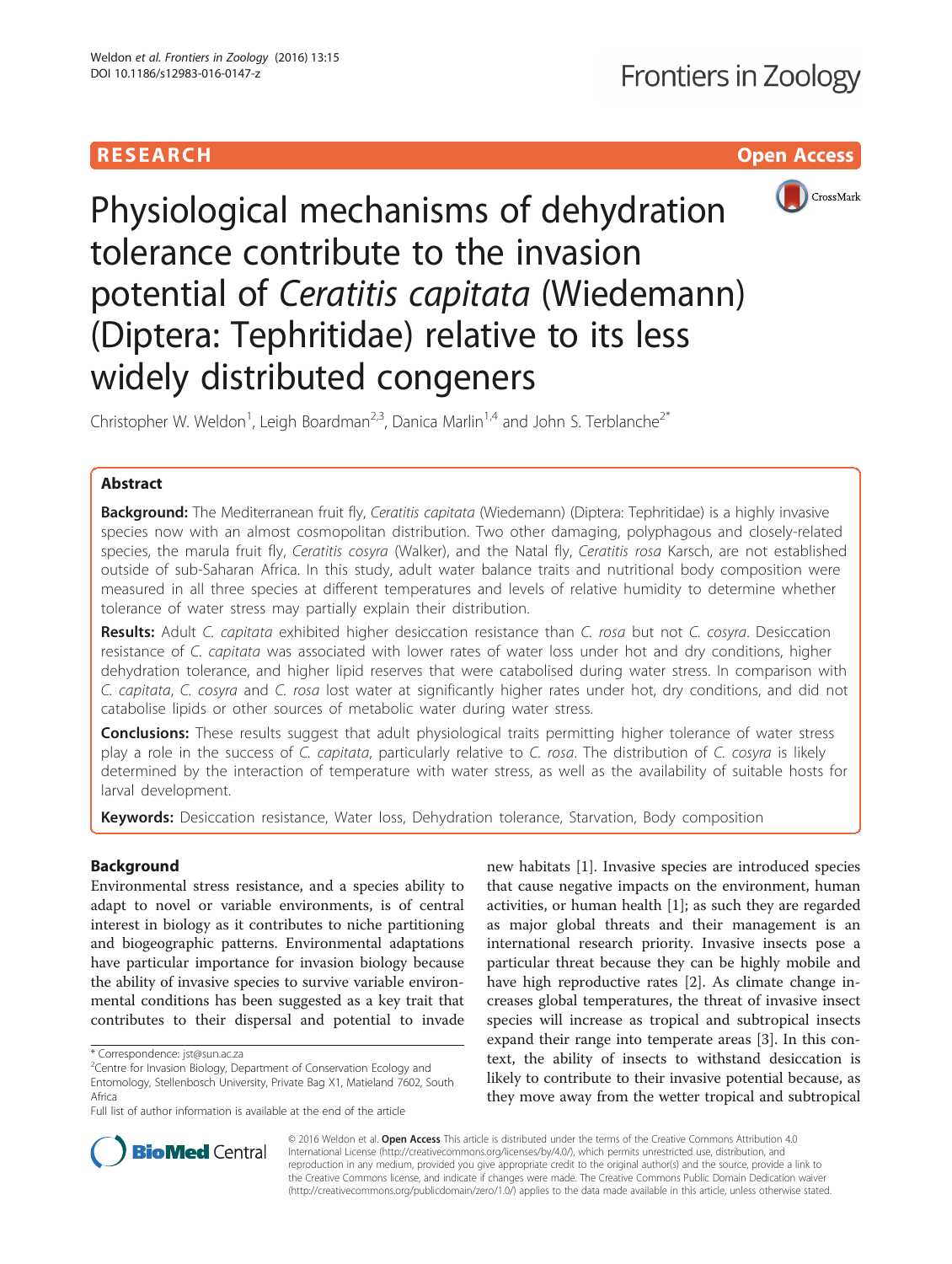regions, they will be exposed to reduced rainfall and increasingly dry environments [[3](#page-13-0)].

The genus Ceratitis (Diptera: Tephritidae) includes true fruit flies where females oviposit and larvae develop in ripening fruit. For this reason, some members of the genus, particularly those with wide host ranges, are notorious pests of commercial fruit production. Most Ceratitis species have an Afrotropical distribution [\[4](#page-13-0)], but those that are pests can also be highly invasive. The Mediterranean fruit fly, Ceratitis capitata (Wiedemann) is a case in point [\[5](#page-13-0), [6\]](#page-13-0). Historical records of spread, and analyses of biochemical and molecular markers (e.g., see [[7, 8](#page-13-0)]) suggest that the species originated in central eastern Africa. In association with the growth and development of the international fresh fruit trade [[5, 6\]](#page-13-0), C. capitata has been introduced to, established successfully in, and expanded its range throughout many tropical, subtropical, and mild temperate habitats of the world [[9](#page-13-0)–[11](#page-13-0)]. The current, almost cosmopolitan distribution in suitable climates (excluding only central and eastern Asia; [\[12](#page-13-0)]) and highly polyphagous use of fruit hosts [reared from over 150 plant species in Africa alone; [\[13\]](#page-13-0) has led to this species being considered the most economically damaging pest of horticulture in the world because of direct crop losses, pre- and postharvest control costs, and limited access or loss of access to fly-free export markets (e.g., see [[14](#page-13-0)]). In contrast, two other damaging, polyphagous fruit flies from the same genus, the marula fruit fly, Ceratitis cosyra (Walker), and the Natal fly, Ceratitis rosa Karsch, have not become established outside of sub-Saharan Africa. Ceratitis cosyra has a much smaller host range than C. capitata (mostly recorded from the fruit of the indigenous marula, Sclerocarya birrea (A. Rich.) Hochst., or mango, Mangifera indica L., as well as other Anacardiaceae and Annonaceae), but its distribution stretches across central and eastern Africa [\[15\]](#page-13-0). Ceratitis rosa has a similar host range (in terms of species used and breadth of species) to *C. capitata*, but it is found only on the eastern side of Africa from Kenya, south in to South Africa, as well as some Indian Ocean islands where it has been introduced [\[15\]](#page-13-0).

The successful invasion of C. capitata has been attributed to a range of factors. Ceratitis capitata is generally regarded as an r-selected species with life history traits that favour colonisation, such as small size, early reproduction, high growth rates, and efficient dispersal. It does not, however, have high competitive abilities, being displaced to ecological refuges where bioclimatic conditions do not favour competitively dominant species [[16\]](#page-13-0). Field [\[17](#page-13-0)] and laboratory data  $[18-21]$  $[18-21]$  $[18-21]$  $[18-21]$  suggest that C. *capitata* can tolerate a wide range of temperatures, and that they outperform C. rosa at high temperatures in terms of adult critical thermal maximum and survival under semi-field

conditions. Tolerance of water loss by C. capitata, or other Ceratitis species, has not been clearly established, but Duyck P-F, David P and Quilici S [\[17](#page-13-0)] provide data that indicate that C. capitata pupae are resistant to desiccation although intolerant of flooding. This differed from pupae of C. rosa, which were intolerant of desiccation but were unaffected by immersion in water for at least one hour. Data on the thermal limits or desiccation resistance of any life stage of C. cosyra are yet to be published, so the role of abiotic variables in determining their distribution is unclear.

There are only three possible, non-exclusive mechanisms for increased desiccation resistance at the organismal level: (1) increase water storage, (2) restrict water loss, or (3) increase tolerance to water loss [[22\]](#page-13-0). These physiological mechanisms have all been reported in desiccation resistant species and populations, and have emerged in laboratory selection experiments. For example, different desiccation resistant lines of Drosophila melanogaster Meigen have reduced water permeability of the cuticle as a consequence of altered lipid composition, increased hemolymph volume, higher extracellular carbohydrate storage that increases hemolymph osmolality [\[23\]](#page-13-0), and elevated tolerance to water loss and lipid storage [[24](#page-13-0)]. Water content and dehydration tolerance are key to desiccation resistance of southern African keratin beetles [\[25, 26](#page-13-0)]. Desiccation resistance can also be achieved through reduced rates of respiration; *Drosophila* species from dry environments are less active, have lower metabolic rates, and exhibit cyclic  $CO<sub>2</sub>$  emission patterns that may reduce water loss caused by transpiration [\[27\]](#page-13-0). In adult tephritid flies, improvement in desiccation resistance has been associated with increased body size [[28](#page-13-0), [29\]](#page-13-0), which is associated with higher water content [\[30](#page-13-0)]. There is also evidence that some populations of the Queensland fruit fly, Bactrocera tryoni (Froggatt), tolerate higher levels of water loss than others before death [[30](#page-13-0)], although the molecular basis for this observation remains unknown.

This study determined the desiccation resistance of the adults of three tephritid fly species, C. capitata, C. cosyra and C. rosa, with the particular aim of establishing whether tolerance of water stress may contribute to the invasive success of C. capitata. Potential mechanisms underpinning desiccation resistance in the tested species were also investigated. To do so, desiccation resistance of each species (scored as survival) was assessed at four different levels of relative humidity (0, 33, 75 and 100 %) at both 25 and 30 °C. A temperature of 25 °C is optimal for many life history traits in C. capitata and C. rosa, whereas long-term exposure to 30 °C impairs key fitness traits in both species [[18\]](#page-13-0). Water content prior to the survival assay, water loss rates under the imposed conditions, water remaining at death after the assay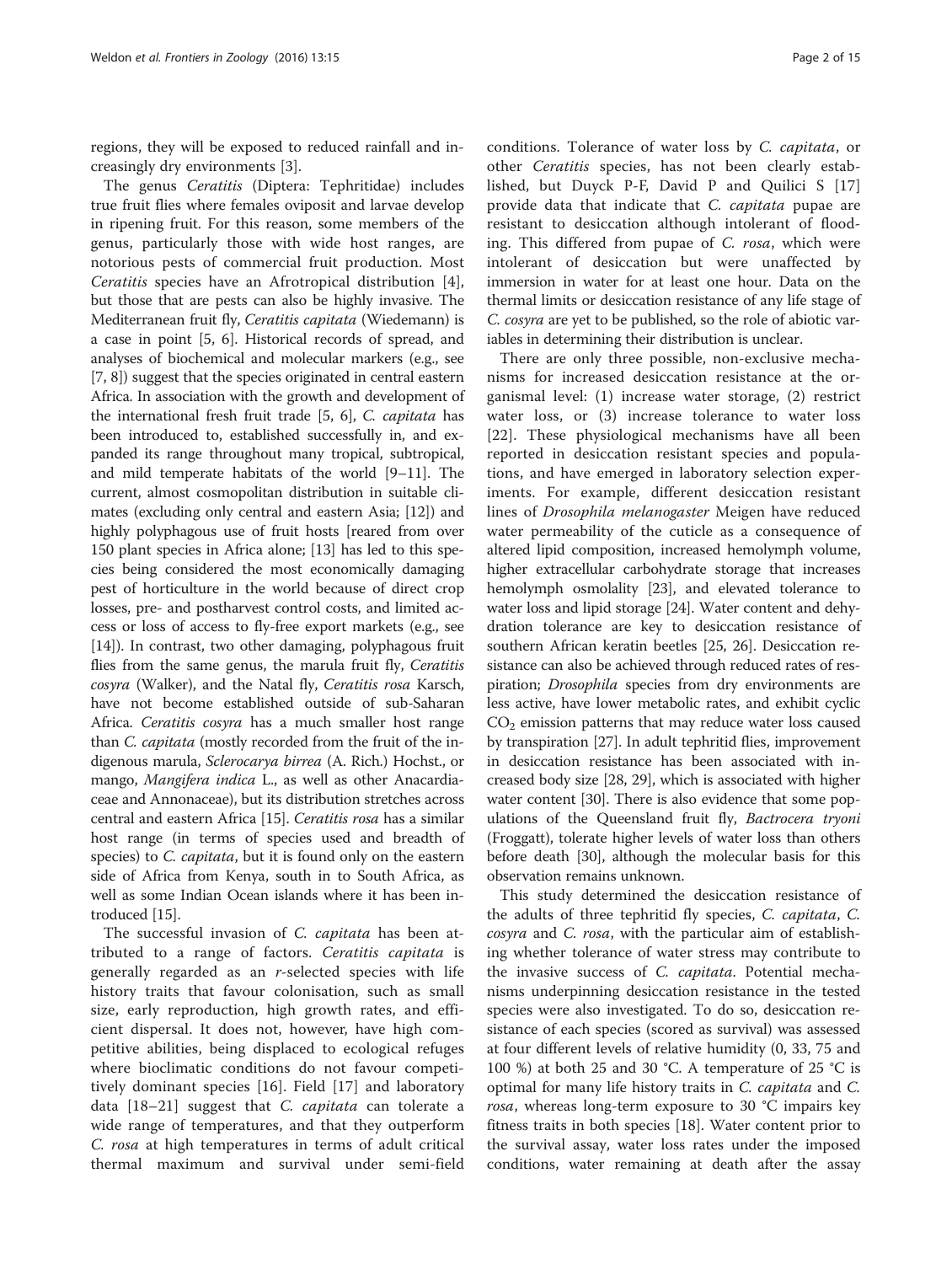(dehydration tolerance), and body composition prior to and after dehydration (0 % relative humidity) or starvation (100 % relative humidity) were also measured to identify whether they reflected patterns of desiccation resistance. It was predicted that desiccation resistance of C. capitata would be higher than in other species, and this would result from either higher body water content, lower water loss rates, or higher tolerance to loss of water.

## Results

## Initial condition

Body mass of the three Ceratitis species was not significantly different from each other (Table 1). The range of body mass for C. capitata was 6.5–11.6 mg, and that for C. cosyra and C. rosa was 6.5–12.7 mg and 5.4–13.2 mg, respectively. In all species, females were significantly heavier than males (Fig. 1a). Body mass significantly predicted water content in all species (Table 1), with water content being higher in heavier flies (Additional file [1:](#page-12-0) Table S1). Mass-adjusted water content was significantly affected by species, sex, and the interaction of species and sex (Table 1). In C. capitata and C. cosyra, females had a higher water content than males, but the water content of females and males was similar in C. rosa (Fig. 1b).

#### Desiccation resistance and dehydration tolerance

Survival of flies during desiccation resistance assays was significantly affected by the main effects of species, sex, temperature, relative humidity and initial mass (Additional file [2](#page-12-0): Table S2). Overall, C. capitata and C. cosyra survived significantly longer during

Table 1 General linear model for the effect of species and sex on body mass and body water of three Ceratitis species

| Dependent variable   | SS      | df             | F       | P       |
|----------------------|---------|----------------|---------|---------|
| Body mass (mg)       |         |                |         |         |
| Intercept            | 1739.11 | 1              | 913.320 | < 0.001 |
| Species              | 11.54   | $\mathcal{P}$  | 3.031   | 0.052   |
| Sex                  | 27.39   | 1              |         | < 0.001 |
| Species $\times$ Sex | 9.68    | $\mathfrak{D}$ | 2.541   | 0.083   |
| <b>Residuals</b>     | 217.07  | 114            |         |         |
| Body water (mg)      |         |                |         |         |
| Intercept            | 1.118   | 1              | 11.516  | < 0.001 |
| Species              | 1.525   | $\mathfrak{D}$ | 7.858   | < 0.001 |
| Sex                  | 0.634   | 1              | 6.531   | 0.012   |
| Body mass            | 79.312  | 1              | 817.171 | < 0.001 |
| Species $\times$ Sex | 0.724   | $\mathcal{P}$  | 3.731   | 0.027   |
| Residuals            | 10.967  | 113            |         |         |

Body mass was included as a covariate in the model for body water. Significant effects ( $P < 0.05$ ) are indicated by bold type



survival assays than C. rosa. However, complex significant interactions between species, sex, temperature and relative humidity were also found in the minimal adequate parametric survival model (Additional file [2](#page-12-0): Table S2). For this reason, separate survival analyses were conducted for each species to explore the variation caused by the measured explanatory variables.

Survival time of C. capitata was significantly affected by the main effects of sex, temperature, relative humidity and initial mass (Table [2](#page-3-0)). Males survived longer than females, survival was shorter at 30 °C relative to 25 °C, and survival time improved with increasing relative humidity (Fig. [2a\)](#page-3-0), while accounting for increased survival in individuals with higher initial mass (coefficient estimate = 0.306, s.e. = 0.089,  $t = 3.427$ ,  $p < 0.001$ ).

Within C. cosyra, the main effects of sex, temperature, relative humidity and initial mass were also significant predictors of survival, as well as the interaction of temperature and relative humidity (Table [2](#page-3-0)). When accounting for increased survival time as initial mass increased (coefficient estimate =  $0.490$ , s.e. =  $0.056$ ,  $t = 8.820$ ,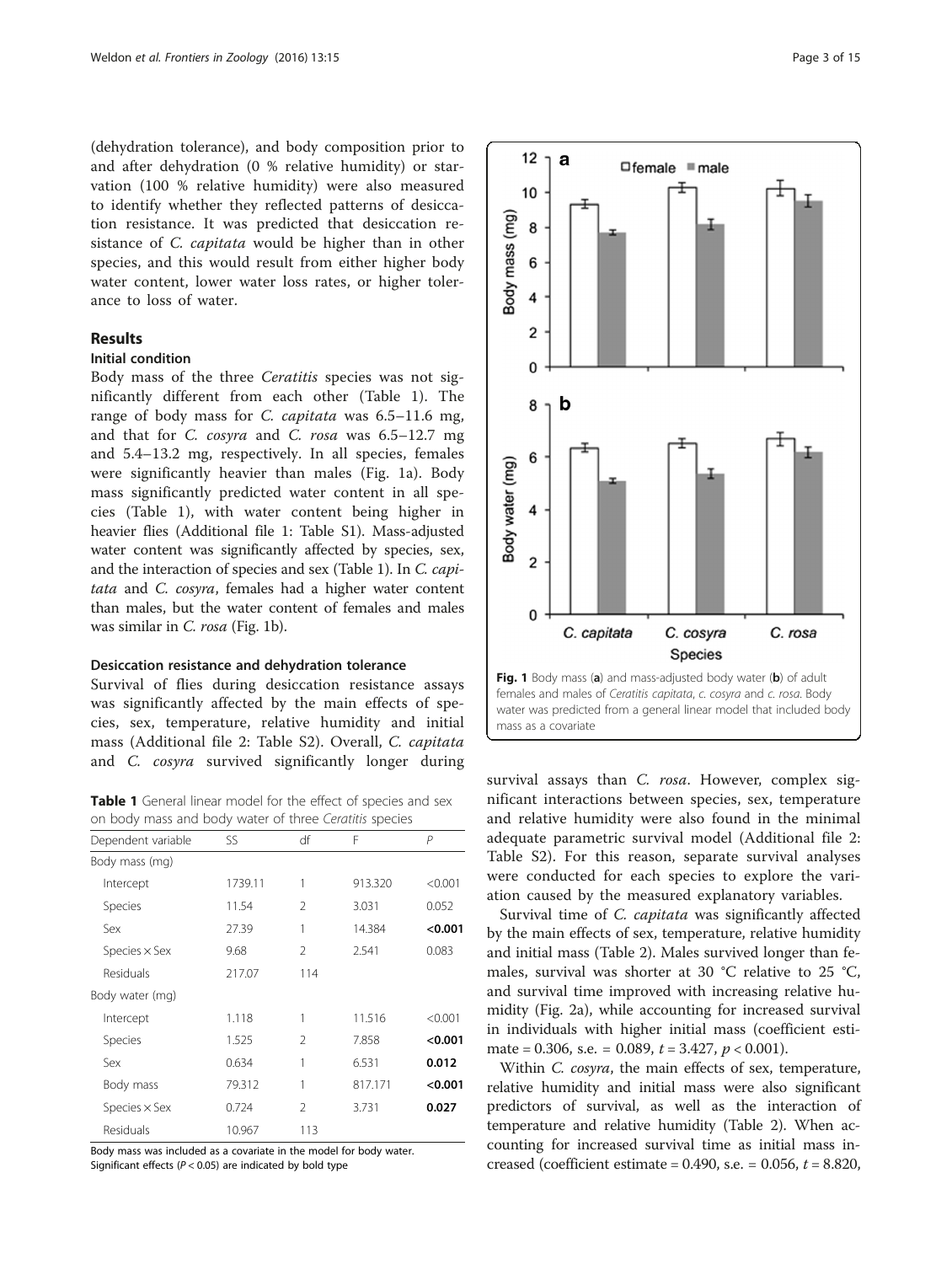<span id="page-3-0"></span>Table 2 Analysis of deviance table for the final fitted parametric survival model that describes desiccation resistance of three Ceratitis species with respect to sex, temperature (Temp) and relative humidity (RH)

| Predictor                     | $\chi^2$ | df | P       |
|-------------------------------|----------|----|---------|
| C. capitata                   |          |    |         |
| Sex                           | 9.091    | 1  | 0.003   |
| Temp                          | 57.463   | 1  | < 0.001 |
| <b>RH</b>                     | 57.639   | 3  | < 0.001 |
| Initial mass                  | 16.668   | 1  | < 0.001 |
| $Sex \times Temp$             | 2.969    | 1  | 0.085   |
| C. cosyra                     |          |    |         |
| Sex                           | 7.250    | 1  | 0.007   |
| Temp                          | 38.796   | 1  | < 0.001 |
| <b>RH</b>                     | 26.596   | 3  | < 0.001 |
| Initial mass                  | 31.884   | 1  | < 0.001 |
| $Temp \times RH$              | 18.694   | 3  | < 0.001 |
| C. rosa                       |          |    |         |
| Sex                           | 0.002    | 1  | 0.965   |
| Temp                          | 1.852    | 1  | 0.174   |
| <b>RH</b>                     | 51.066   | 3  | < 0.001 |
| Initial mass                  | 15.480   | 1  | < 0.001 |
| $Sex \times Temp$             | 3.724    | 1  | 0.054   |
| $Sex \times RH$               | 5.126    | 3  | 0.163   |
| $Temp \times RH$              | 4.847    | 3  | 0.183   |
| Sex $\times$ Temp $\times$ RH | 17.247   | 3  | < 0.001 |

Initial body mass was included as a covariate in the model. Data were fitted to a Weibull hazard function. The analysis of deviance table was constructed using Type III likelihood ratio tests. Significant effects (P < 0.05) are indicated by bold type

 $p < 0.001$ ), female *C. cosyra* typically survived longer than males (Fig. 2b). When held at 25 °C, C. cosyra survived for approximately 50 h when held at 0 or 33 % relative humidity, but survived for approximately 70 h when relative humidity was higher. When held at 30 °C, survival time of C. cosyra was approximately 12 h shorter than at 25 °C, except at 33 % relative humidity (Fig. 2b).

Survival time of *C. rosa* was significantly affected by only the main effects of relative humidity and initial mass (Table 2). Again, survival was significantly improved by higher initial mass (coefficient estimate = 0.433, s.e. = 0.056,  $t = 7.745$ ,  $p < 0.001$ ). Survival generally increases with increasing relative humidity, but there was a significant interaction of sex and temperature with relative humidity (Table 2). The shortest survival time of C. rosa females and males was at 0 % relative humidity, but was particularly low among males at 30 °C where mean survival was only 27 h (Fig. 2c). Regardless of temperature, female C. rosa survival at 0 % relative humidity was similar, at approximately 39 h. This contrasts



with female survival at 100 % relative humidity, where females held at 25 °C survived 18 h longer than those held at 30 °C.

Watercontent at death of flies subjected to the desiccation resistance assay, an indicator of dehydration tolerance, was significantly predicted by estimated body water (Additional file [3](#page-12-0): Table S3), with water at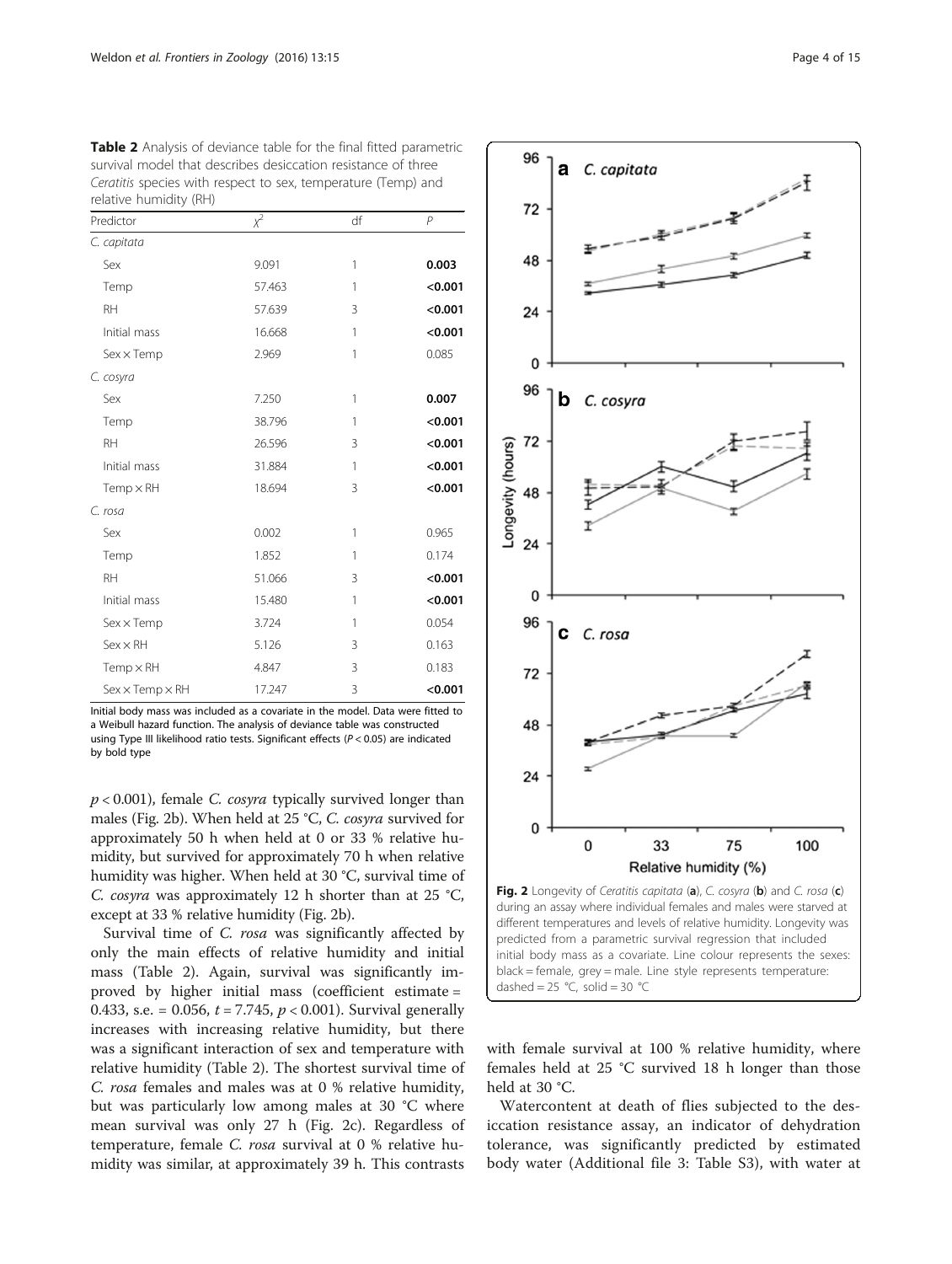death positively associated with increasing estimated body water (coefficient estimate =  $0.429$ , s.e. =  $0.036$ ,  $t =$ 12.012,  $p < 0.001$ ). When taking this covariate into account, there was a significant four-way interaction effect of species, sex, temperature and relative humidity on water at death (Additional file [3:](#page-12-0) Table S3). In separate analyses for each species (Table 3), water remaining at death of flies was also significantly positively associated with estimated body water (C. capitata: coefficient

Table 3 Effects of sex, temperature (Temp) and relative humidity (RH) on the water at death ( dehydration tolerance) of three Ceratitis species estimated using general linear models

| Dependent variable          | SS     | df  | F      | P       |
|-----------------------------|--------|-----|--------|---------|
| C. capitata                 |        |     |        |         |
| Intercept                   | 1.948  | 1   | 5.740  | 0.018   |
| Sex                         | 1.859  | 1   | 5.478  | 0.021   |
| Temp                        | 0.177  | 1   | 0.521  | 0.471   |
| <b>RH</b>                   | 1.974  | 3   | 1.939  | 0.126   |
| Estimated body water        | 3.985  | 1   | 11.742 | < 0.001 |
| $Sex \times Temp$           | 0.002  | 1   | 0.007  | 0.935   |
| $Sex \times RH$             | 2.256  | 3   | 2.216  | 0.089   |
| $Temp \times RH$            | 0.977  | 3   | 0.959  | 0.414   |
| $Sex \times Temp \times RH$ | 3.657  | 3   | 3.592  | 0.015   |
| Residuals                   | 48.534 | 143 |        |         |
| C. cosyra                   |        |     |        |         |
| Intercept                   | 0.863  | 1   | 3.842  | 0.052   |
| Sex                         | 0.550  | 1   | 2.447  | 0.120   |
| Temp                        | 0.039  | 1   | 0.172  | 0.679   |
| <b>RH</b>                   | 3.624  | 3   | 5.376  | 0.002   |
| Estimated body water        | 18.392 | 1   | 81.849 | < 0.001 |
| $Sex \times Temp$           | 0.855  | 1   | 3.807  | 0.053   |
| $Sex \times RH$             | 2.446  | 3   | 3.628  | 0.015   |
| $Temp \times RH$            | 4.753  | 3   | 7.051  | < 0.001 |
| Residuals                   | 32.583 | 145 |        |         |
| C. rosa                     |        |     |        |         |
| Intercept                   | 0.649  | 1   | 1.164  | 0.282   |
| Sex                         | 1.622  | 1   | 2.909  | 0.090   |
| Temp                        | 0.108  | 1   | 0.193  | 0.661   |
| <b>RH</b>                   | 6.446  | 3   | 3.855  | 0.011   |
| Estimated body water        | 33.444 | 1   | 59.991 | < 0.001 |
| $Sex \times Temp$           | 0.346  | 1   | 0.621  | 0.432   |
| $Sex \times RH$             | 0.463  | 3   | 0.277  | 0.842   |
| $Temp \times RH$            | 10.212 | 3   | 6.106  | < 0.001 |
| $Sex \times Temp \times RH$ | 3.476  | 3   | 2.079  | 0.106   |
| Residuals                   | 79.720 | 143 |        |         |

Estimated body water (determined from initial body mass using the equations in Additional file [1:](#page-12-0) Table S1) was included as a covariate. Significant effects ( $P < 0.05$ ) are indicated by bold type

estimate = 0.306, s.e. = 0.089,  $t = 3.427$ ,  $p < 0.001$ ; C. cosyra: coefficient estimate =  $0.490$ , s.e. =  $0.056$ , t = 8.820,  $p < 0.001$ ; C. rosa: coefficient estimate = 0.433, s.e. = 0.056,  $t = 7.745$ ,  $p < 0.001$ ). Within *C. capitata*, water at death was significantly affected by the main effect of sex, but also the three-way interaction of sex, temperature and relative humidity (Table 3). Overall, female C. capitata contained more water at death (i.e., were less dehydration tolerant) than males (Fig. [3a](#page-5-0)). When held at 30 °C, female C. capitata contained more water at death than those held at 25 °C. However, in male C. capitata, there was no consistent effect of temperature on water at death at different levels of relative humidity. Water at death of C. cosyra was significantly affected by the main effect of relative humidity, and the interactions of sex and relative humidity, and temperature and relative humidity (Table 3). Female C. cosyra were less dehydration tolerant than males in unsaturated air, but at 100 % relative humidity, water at death in males sharply increased (Fig. [3b](#page-5-0)). Water at death in C. cosyra stressed at 25 °C increased more gradually with increasing relative humidity than those stressed at 30 °C (Fig. [3b\)](#page-5-0). Water at death in C. rosa was also significantly affected by the main effect of relative humidity, and the interaction of temperature and relative humidity (Table 3). In C. rosa, water at death increased significantly with increasing relative humidity, but there was a sharp increase in water at death from 33 to 75 and 100 % relative humidity when flies were held at 30 °C (Fig. [3c\)](#page-5-0). Sex of stressed flies did not significantly affect dehydration tolerance of C. rosa (Table 3).

## Water loss rate

Water loss over a period of 24 h was affected by the four-way interaction of species, sex, temperature and relative humidity, and by initial mass (Additional file [4](#page-12-0): Table S4). Overall, C. rosa suffered significantly higher rates of water loss than C. capitata and C. cosyra, principally driven by very high rates of water loss when held at 30 °C and 0 % relative humidity (Fig. [4\)](#page-5-0). When analysed separately, water loss rates of all three Ceratitis species were significantly affected by the main effects of temperature and relative humidity, and the interaction thereof (Table [4\)](#page-6-0). For all three species, water loss rate increased with temperature, and declined as relative humidity increased (Fig. [4](#page-5-0)). However, the form of these responses differed among the species. When held at 25 °C, water loss by *C. capitata* declined significantly from low levels at 0 % relative humidity to 0.45 mg/day at 100 % relative humidity (Fig. [4a\)](#page-5-0). Water loss by C. capitata held at 30 °C did not follow a distinct decline with increasing relative humidity, instead fluctuating between 1.23 and 2.06 mg/day across the tested range of relative humidity. In *C. cosyra* and *C. rosa*, water loss rate declined as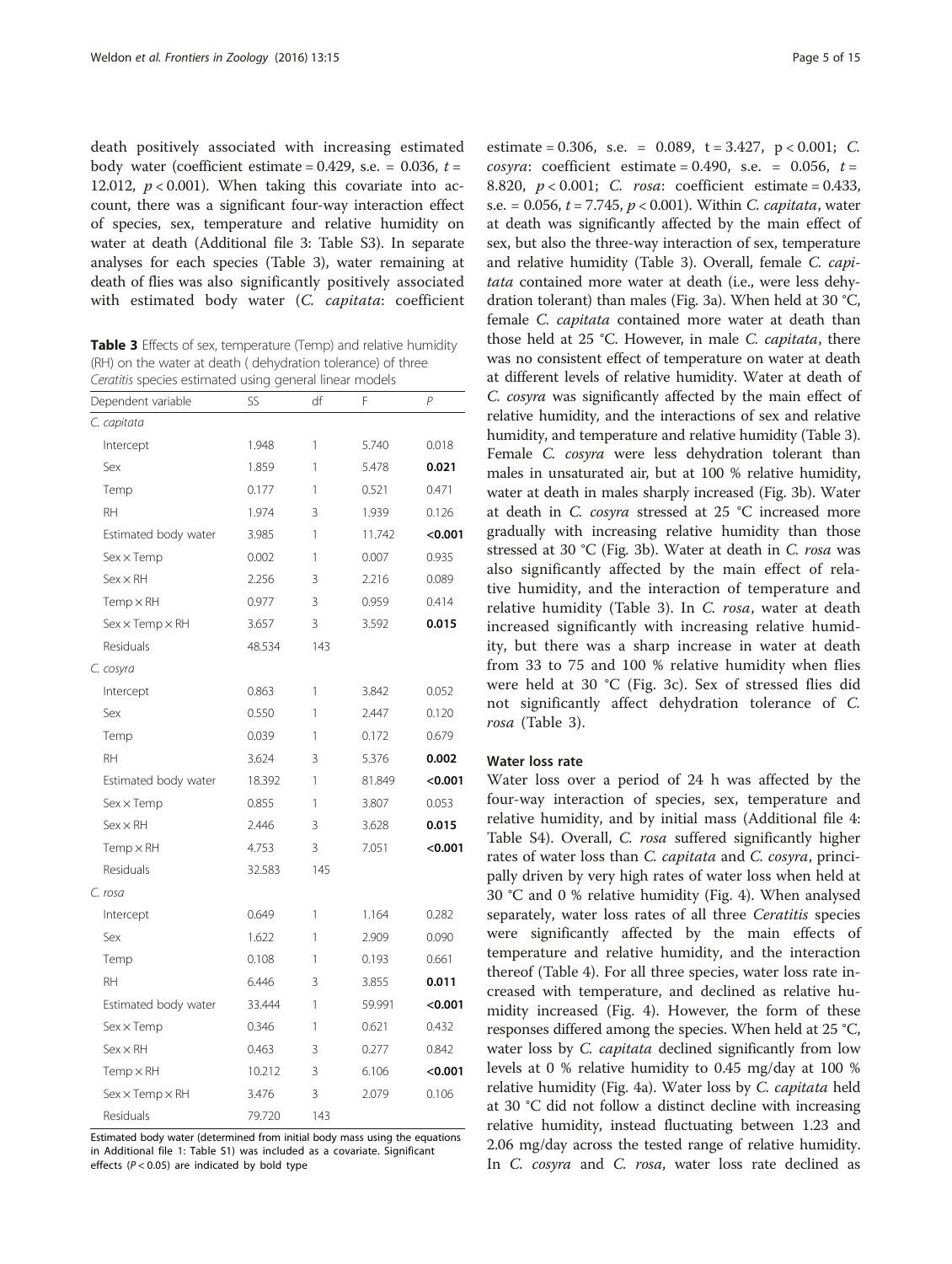<span id="page-5-0"></span>

relative humidity increased, to the extent that both species gained water in saturated air (Fig. 4b, c). Water loss rate in C. cosyra and C. rosa was particularly pronounced at 30 °C and 0 % relative humidity, being at least double, but up to four times greater, than water loss rate at 25 °C.

Water loss rate of C. cosyra and C. rosa was also affected by the significant interaction of sex with



temperature. In both cases, males held at 30 °C had higher rates of water loss than females, but this difference was not evident at 25 °C (Fig. 4b, c). In C. rosa, there was an additional significant interaction of sex, temperature and relative humidity, which reflected a pronounced difference in water loss rate between females and males at 30 °C and 0 % relative humidity, with males losing water at a rate twice that of females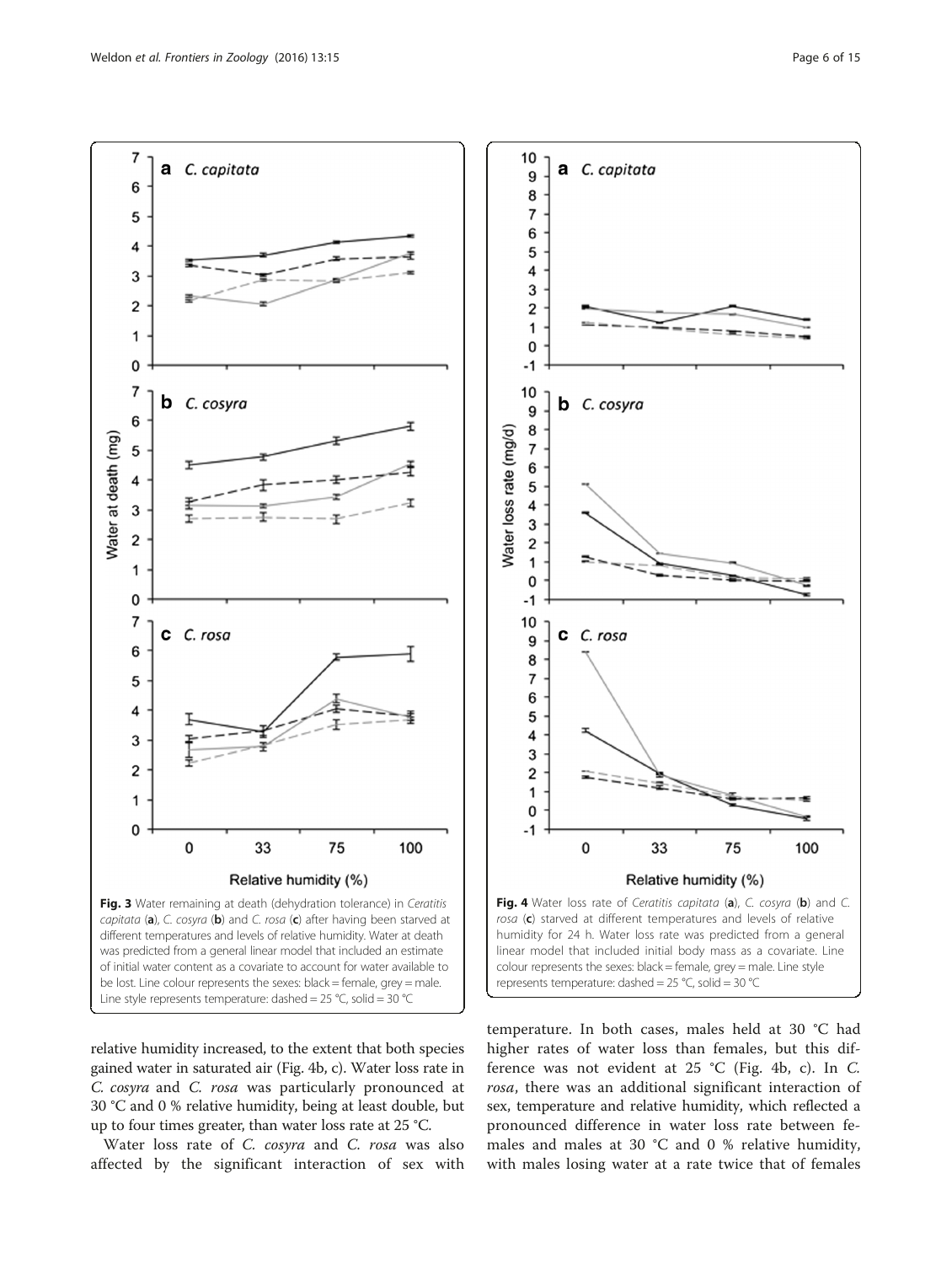| three Ceratitis species estimated using general linear models |        |    |        |         |  |  |
|---------------------------------------------------------------|--------|----|--------|---------|--|--|
| Dependent variable                                            | SS     | df | F      | P       |  |  |
| C. capitata                                                   |        |    |        |         |  |  |
| Intercept                                                     | 0.102  | 1  | 0.594  | 0.443   |  |  |
| Sex                                                           | 0.195  | 1  | 1.137  | 0.289   |  |  |
| Temp                                                          | 3.766  | 1  | 21.933 | < 0.001 |  |  |
| <b>RH</b>                                                     | 1.819  | 3  | 3.532  | 0.018   |  |  |
| Initial mass                                                  | 0.378  | 1  | 2.203  | 0.141   |  |  |
| $Sex \times Temp$                                             | 0.066  | 1  | 0.382  | 0.538   |  |  |
| $Sex \times RH$                                               | 0.205  | 3  | 0.398  | 0.755   |  |  |
| $Temp \times RH$                                              | 2.467  | 3  | 4.790  | 0.004   |  |  |
| Sex $\times$ Temp $\times$ RH                                 | 1.013  | 3  | 1.966  | 0.125   |  |  |
| Residuals                                                     | 15.453 | 90 |        |         |  |  |
| C. cosyra                                                     |        |    |        |         |  |  |
| Intercept                                                     | 5.080  | 1  | 22.170 | < 0.001 |  |  |
| Sex                                                           | 0.455  | 1  | 1.987  | 0.162   |  |  |
| Temp                                                          | 17.719 | 1  | 77.331 | < 0.001 |  |  |
| <b>RH</b>                                                     | 8.016  | 3  | 11.661 | < 0.001 |  |  |
| Initial mass                                                  | 0.756  | 1  | 3.299  | 0.073   |  |  |
| $Sex \times Temp$                                             | 1.916  | 1  | 8.362  | 0.005   |  |  |
| $Sex \times RH$                                               | 1.184  | 3  | 1.722  | 0.168   |  |  |
| $Temp \times RH$                                              | 18.055 | 3  | 26.266 | < 0.001 |  |  |
| Sex $\times$ Temp $\times$ RH                                 | 1.5291 | 3  | 2.225  | 0.091   |  |  |
| Residuals                                                     | 21.080 | 92 |        |         |  |  |
| C. rosa                                                       |        |    |        |         |  |  |
| Intercept                                                     | 1.583  | 1  | 5.649  | 0.020   |  |  |
| Sex                                                           | 0.336  | 1  | 1.200  | 0.276   |  |  |
| Temp                                                          | 9.373  | 1  | 33.450 | < 0.001 |  |  |
| <b>RH</b>                                                     | 6.551  | 3  | 7.793  | < 0.001 |  |  |
| Initial mass                                                  | 2.948  | 1  | 10.520 | 0.002   |  |  |
| $Sex \times Temp$                                             | 10.582 | 1  | 37.766 | < 0.001 |  |  |
| $Sex \times RH$                                               | 0.230  | 3  | 0.274  | 0.844   |  |  |
| $Temp \times RH$                                              | 17.383 | 3  | 20.678 | <0.001  |  |  |
| $Sex \times Temp \times RH$                                   | 8.723  | 3  | 10.377 | < 0.001 |  |  |
| Residuals                                                     | 25.499 | 91 |        |         |  |  |

<span id="page-6-0"></span>Table 4 Effects of sex, temperature (Temp) and relative humidity (RH) on the water loss rate (expressed per day) of

Initial body mass was included as a covariate. Water loss rate was estimated by subtracting body water after stress for a period of 24-h from estimated initial body water (determined from initial body mass using the equations in Additional file [1](#page-12-0): Table S1). Significant effects ( $P < 0.05$ ) are indicated by bold type

(Fig. [4c](#page-5-0)). Water loss rate in C. capitata and C. cosyra was not associated with initial mass, but it was affected by initial mass in C. rosa (Table 4), with water loss rate of C. rosa becoming higher (coefficient estimate = 0.101, s.e. = 0.031,  $t = 3.243$ ,  $p = 0.002$ ) as initial mass increased.

## Carbohydrate, glycogen, lipid and protein content

The body composition of the three Ceratitis species that were starved at 0 or 100 % relative humidity varied significantly from flies that were not stressed (Table 5). Estimates of total carbohydrate (coefficient estimate = 0.092, s.e. = 0.037,  $t = 2.518$ ,  $p = 0.016$ ), glycogen (coefficient estimate = 0.009, s.e. = 0.002,  $t =$ 3.996,  $p < 0.001$ ), total lipid (coefficient estimate = 0.011, s.e. =  $0.003 t = 2.925$ ,  $p = 0.006$ ) and total protein content (coefficient estimate = 0.093, s.e. = 0.028,  $t =$ 3.338,  $p < 0.002$ ) were all positively associated with

Table 5 Minimal adequate models explaining the effects of species, sex<sup>a</sup>, and treatment on the body composition of three Ceratitis species estimated using general linear models

| Dependent variable   | SS     | df             | F      | $\overline{P}$ |
|----------------------|--------|----------------|--------|----------------|
| Carbohydrates        |        |                |        |                |
| Intercept            | 15.104 | 1              | 42.484 | < 0.001        |
| Treatment            | 8.977  | $\overline{2}$ | 12.625 | < 0.001        |
| Initial mass         | 2.254  | 1              | 6.338  | 0.016          |
| Residuals            | 14.932 | 42             |        |                |
| Glycogen             |        |                |        |                |
| Intercept            | 0.001  | 1              | 1.010  | 0.321          |
| Species              | 0.005  | $\mathfrak{D}$ | 3.140  | 0.053          |
| Treatment            | 0.012  | $\overline{2}$ | 7.323  | 0.002          |
| Initial mass         | 0.013  | 1              | 15.968 | < 0.001        |
| Species x Treatment  | 0.010  | 4              | 2.868  | 0.034          |
| Residuals            | 0.036  | 43             |        |                |
| Lipids               |        |                |        |                |
| Intercept            | 0.008  | 1              | 5.982  | 0.019          |
| Species              | 0.007  | 2              | 2.734  | 0.077          |
| Sex                  | 0.002  | 1              | 1.733  | 0.195          |
| Treatment            | 0.037  | $\mathfrak{D}$ | 13.891 | < 0.001        |
| Initial mass         | 0.011  | 1              | 8.554  | 0.006          |
| Species $\times$ Sex | 0.007  | $\overline{2}$ | 2.758  | 0.075          |
| Species x Treatment  | 0.015  | 4              | 2.907  | 0.033          |
| Residuals            | 0.054  | 41             |        |                |
| Proteins             |        |                |        |                |
| Intercept            | 0.013  | 1              | 0.131  | 0.719          |
| Species              | 1.393  | 2              | 7.068  | 0.002          |
| Sex                  | 0.096  | 1              | 0.974  | 0.329          |
| Treatment            | 0.301  | $\mathfrak{D}$ | 1.527  | 0.229          |
| Initial mass         | 1.098  | 1              | 11.145 | 0.002          |
| Species $\times$ Sex | 0.540  | $\overline{2}$ | 2.740  | 0.076          |
| Sex x Treatment      | 0.478  | $\overline{2}$ | 2.422  | 0.101          |
| Residuals            | 4.2372 | 43             |        |                |

Initial body mass was included as a covariate to account for body size. Significant effects ( $P < 0.05$ ) are indicated by bold type

<sup>a</sup>Sex was not included in the initial model for carbohydrates due to low sample size for males in some treatments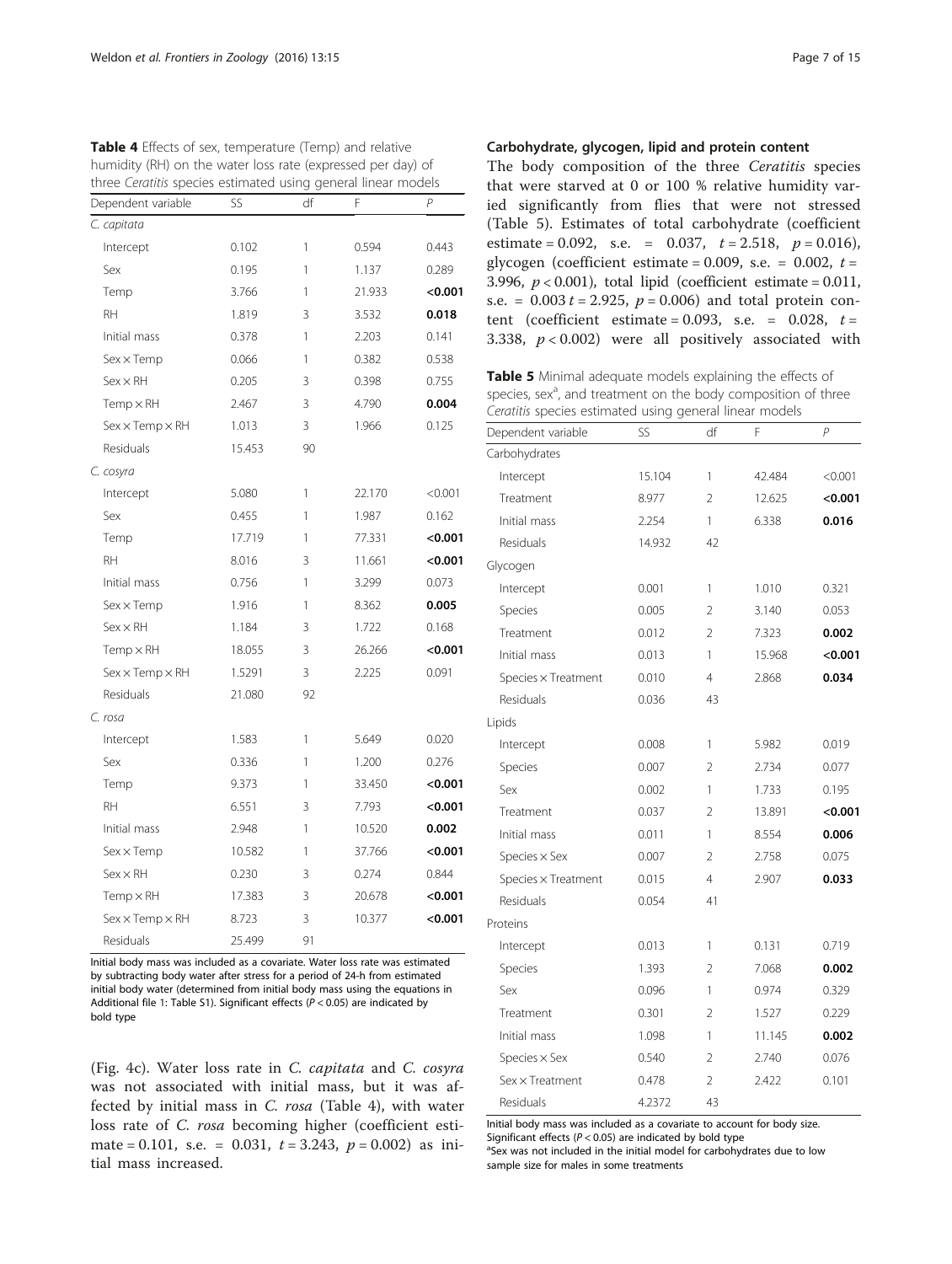initial mass. When taking initial mass into account, total carbohydrate content of the three Ceratitis species was significantly affected only by treatment (Table [5](#page-6-0)), with initial carbohydrate content of all three species being higher than when starved for 24 h at 0 or 100 % relative humidity (Table 6). Glycogen content was significantly affected by the main effect of treatment, and the interaction of species and treatment (Table [5](#page-6-0)). Relative to initial levels, glycogen content was much higher in starved C. capitata held at 100 % relative humidity. The same increase was not evident in other species. Lipid content was also affected by the main effect of treatment, and the significant interaction of species and treatment (Table [5](#page-6-0)). In this case, lipid content of C. capitata held at 0 % relative humidity declined far more than those held at 100 % relative humidity from levels estimated in control flies (Table 6). Lipid content did not vary between species in control flies, nor were there significant differences between treatments within C. cosyra or C. rosa. Protein content was significantly different between species (Table [5\)](#page-6-0), with C. rosa containing significantly more protein than C. capitata, with C. cosyra intermediate between the other species (Table 6). In no species did protein content vary with treatment.

## Discussion

Adult C. capitata are not unique in their level of desiccation resistance in comparison with the other pest

Ceratitis species included in this study. The desiccation resistance of adult C. cosyra was equivalent to that of C. capitata, despite not having become widely distributed in different parts of the world. However, adults of both C. capitata and C. cosyra were more desiccation resistant than C. rosa. These results align with those for the pupal stage of C. capitata and C. rosa, with the former resisting dehydration for longer than the latter [[17\]](#page-13-0), and adds to the growing literature supporting a physiological basis [[19](#page-13-0)–[21](#page-13-0), [31](#page-13-0)] for the spatial partitioning of the two species at continental [[15](#page-13-0)] and regional scales [[32](#page-13-0)]. They also align with recent modelling that predicts the area of suitable habitat for *C. rosa* will decline precipitously as climate warming and drying continues in the future [\[33](#page-13-0)]. Given the relatively high desiccation resistance of C. cosyra, from the perspective of water relations it is perhaps not surprising that its distribution across central Africa and along the eastern side of the continent aligns with the tropical dry savannah climate zone [[15\]](#page-13-0). What is currently unclear is the reason for C. cosyra being found only in the north-eastern provinces of South Africa, which is an important consideration due to its potential to spread in a changing climate. Average and maximum temperatures in South Africa have increased over the last 50 years and are predicted to continue to do so [[34\]](#page-13-0). If the range of C. cosyra is delimited by temperature, it may affect more areas of the country as the climate changes. Considering the desiccation

Table 6 Body composition of three species of Ceratitis prior to and after a 24-h period of starvation at 25 °C and 0 % or 100 % relative humidity

| Species       | C. capitata       |                   |                   | C. cosyra         |                   |                   | C. rosa              |                   |                    |
|---------------|-------------------|-------------------|-------------------|-------------------|-------------------|-------------------|----------------------|-------------------|--------------------|
| Treatment     | Control           | 100 % r.h.        | 0 % r.h.          | Control           | 100 % r.h.        | $0%$ r.h.         | Control              | 100 % r.h.        | 0 % r.h.           |
| Female        | $(n = 4)$         | $(n=3)$           | $(n=3)$           | $(n=7)$           | $(n=7)$           | $(n=7)$           | $(n=6)$              | $(n=7)$           | $(n = 4)$          |
| Fresh mass    | $10.53 \pm 0.63$  | $13.60 \pm 0.21$  | $8.23 \pm 0.54$   | $11.20 \pm 0.52$  | $10.34 \pm 0.70$  | $9.59 \pm 0.29$   | $11.67 \pm 0.66$     | $16.61 \pm 1.37$  | $11.18 \pm 0.41$   |
| Water         | $6.00 \pm 0.68$   | $9.67 \pm 0.20$   | $5.07 \pm 0.38$   | $7.27 \pm 0.42$   | $7.26 \pm 0.50$   | $6.11 \pm 0.28$   | $7.50 \pm 0.53$      | $12.03 \pm 1.83$  | $7.45 \pm 0.35$    |
| Dry mass      | $4.53 \pm 0.80$   | $3.93 \pm 0.07$   | $3.17 \pm 0.18$   | $3.96 \pm 0.36$   | $3.09 \pm 0.24$   | $3.47 \pm 0.24$   | $4.17 \pm 0.40$      | $4.59 \pm 0.61$   | $3.73 \pm 0.17$    |
| Carbohydrates | $0.273 \pm 0.035$ | $0.148 \pm 0.046$ | $0.153 \pm 0.014$ | $0.554 \pm 0.158$ | $0.237 \pm 0.130$ | $0.399 \pm 0.265$ | $0.401 \pm 0.166$    | $0.272 \pm 0.108$ | $0.236 \pm 0.067$  |
| Glycogen      | $0.049 \pm 0.007$ | $0.153 \pm 0.005$ | $0.067 \pm 0.023$ | $0.093 \pm 0.018$ | $0.047 \pm 0.015$ | $0.055 \pm 0.018$ | $0.071 \pm 0.015$    | $0.075 \pm 0.020$ | $0.101 \pm 0.008$  |
| Lipids        | $0.305 + 0.019$   | $0.255 \pm 0.030$ | $0.217 \pm 0.016$ | $0.228 \pm 0.033$ | $0.202 \pm 0.028$ | $0.217 \pm 0.020$ | $0.258 \pm 0.014$    | $0.252 \pm 0.019$ | $0.284 + 0.023$    |
| Proteins      | $0.708 + 0.060$   | $0.999 + 0.314$   | $1.284 + 0.201$   | $1.147 + 0.090$   | $1.057 + 0.133$   | $1.225 \pm 0.154$ | $1.382 \pm 0.205$    | $1.356 + 0.156$   | $1.914 + 0.046$    |
| Male          | $(n=4)$           | $(n=3)$           | $(n = 4)$         | $(n=6)$           | $(n=3)$           | $(n=3)$           | $(n=5)$              | $(n=6)$           | $(n=5)$            |
| Fresh mass    | $8.05 \pm 0.31$   | $15.57 \pm 1.56$  | $5.88 \pm 0.19$   | $9.02 \pm 0.68$   | $6.77 \pm 0.55$   | $6.87 \pm 0.19$   | $11.04 \pm 0.86$     | $11.50 \pm 0.53$  | $8.60 \pm 0.48$    |
| Water         | $4.68 \pm 0.35$   | $12.10 \pm 1.33$  | $3.90 \pm 0.27$   | $6.52 \pm 0.66$   | $4.87 \pm 0.64$   | $4.53 \pm 0.27$   | $6.96 \pm 0.56$      | $7.95 \pm 0.37$   | $4.56 \pm 0.31$    |
| Dry mass      | $3.38 \pm 0.58$   | $3.47 \pm 0.28$   | $1.98 \pm 0.15$   | $2.63 \pm 0.28$   | $1.90 \pm 0.10$   | $2.33 \pm 0.12$   | $4.08 \pm 0.37$      | $3.55 \pm 0.49$   | $4.04 \pm 0.47$    |
| Carbohydrates | $0.538 \pm 0.138$ | $0.135 \pm 0.032$ | $0.088 \pm 0.006$ | $0.206^a$         | $0.080 \pm 0.017$ | $0.298 \pm 0.209$ | $0.437$ <sup>a</sup> | $0.220 \pm 0.105$ | 0.083 <sup>a</sup> |
| Glycogen      | $0.029 + 0.009$   | $0.153 \pm 0.005$ | $0.052 + 0.021$   | $0.057 \pm 0.019$ | $0.023 + 0.013$   | $0.035 \pm 0.012$ | $0.090 + 0.025$      | $0.101 + 0.023$   | $0.075 + 0.008$    |
| Lipids        | $0.256 \pm 0.013$ | $0.229 \pm 0.016$ | $0.150 \pm 0.027$ | $0.148 \pm 0.018$ | $0.154 \pm 0.010$ | $0.191 \pm 0.010$ | $0.225 \pm 0.015$    | $0.191 \pm 0.019$ | $0.218 \pm 0.024$  |
| Proteins      | $0.769 + 0.202$   | $0.791 \pm 0.240$ | $0.696 \pm 0.131$ | $0.952 \pm 0.130$ | $1.065 \pm 0.153$ | $0.999 \pm 0.052$ | $1.019 \pm 0.158$    | $1.274 \pm 0.141$ | $1.207 \pm 0.052$  |

Values are the mean ± 1 s.e., in milligrams. Fresh mass of flies held at 100 % r.h. and 0 % r.h. is fly mass after starvation for 24 h under each environmental condition

<sup>a</sup>Sample size = 1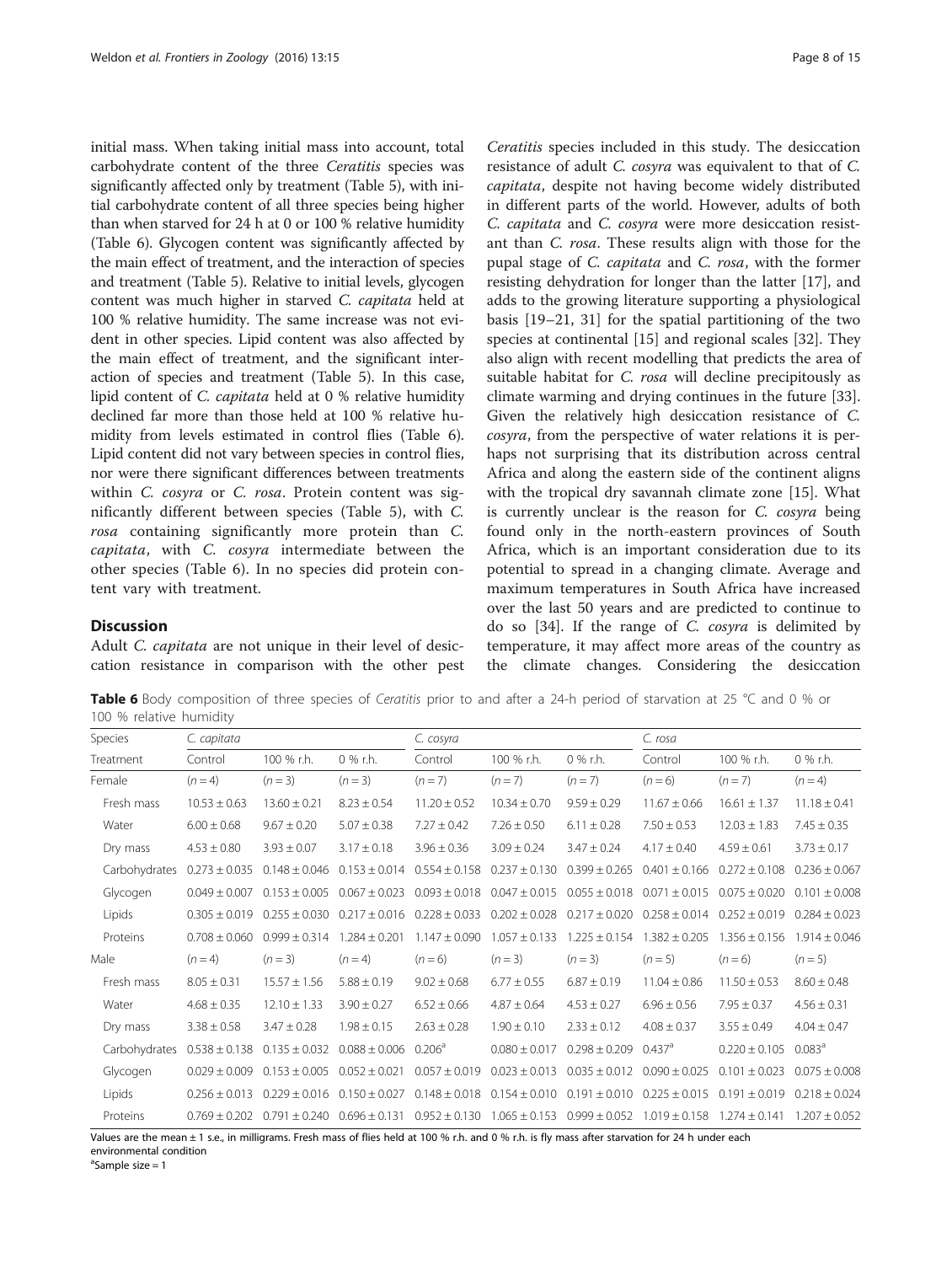resistance of adults, the associated drying that is also predicted [[34](#page-13-0), [35\]](#page-13-0) will likely be of little consequence for C. cosyra. However, as C. cosyra has relatively few known host plant species, usually utilising fruit of plants in the Anacardiaceae and Annonaceae, climate change may have little effect on their southern distribution unless these hosts are cultivated or southern populations adapt to utilise alternative hosts. The latter situation is not unlikely due to the well-studied cases of host race evolution in tephritid flies (e.g., [[36](#page-13-0)–[39\]](#page-13-0)).

The mechanisms that have evolved to increase the desiccation resistance of C. capitata and C. cosyra are not consistent. The data suggest that the desiccation resistance of *C. capitata* is derived from relatively high dehydration tolerance and low rates of water loss that are unaffected by atmospheric vapour pressure. In addition, it seems likely that C. capitata metabolises lipid reserves during periods of water stress (but not during starvation). Lipid content of adult C capitata not subjected to any stress was also higher than that of the other species. Lipid content has sometimes been associated with improved desiccation resistance in Drosophila species [\[24](#page-13-0)], but in other studies on Drosophila, laboratory selection for desiccation resistance has led to reduced [[40](#page-13-0)] or no change in [\[41\]](#page-13-0) lipid content. Like C. capitata, the adults of the xeric-adapted tsetse, Glossina pallidipes Austen, exhibited a marked decline in lipid content when starved at 0 % relative humidity relative to those stressed at 99 % relative humidity (at 25 °C; [\[42](#page-13-0)]). Lipid catabolism has been noted during desiccation in desert beetles, leading to the production of metabolic water [[26](#page-13-0), [43](#page-13-0)–[45\]](#page-13-0), but beetles and other insects from more mesic habitats, where water is freely available, have not been found to exhibit this capability [\[26](#page-13-0), [42](#page-13-0), [46\]](#page-13-0).

Mechanisms for the relatively high desiccation resistance of C. cosyra are not as evident from the assays performed in this study. Water loss rate of C. cosyra was lower than in C. rosa, but still higher than in C. capitata, especially at high vapour pressure deficits. It remains to be determined how C. capitata and C. cosyra achieve lower rates of water loss than C. rosa; detailed study of water loss via the cuticle, spiracles and excretion, and cuticular lipid composition, are required to establish this. Neither C. capitata nor C. cosyra had more body water, nor were they more tolerant of dehydration than C. rosa. On the contrary, C. capitata had lower body water than C. rosa despite being more desiccation resistant. This result is surprising because in other tephritid flies [\[28, 30](#page-13-0)] as well as other model insect systems [\[23](#page-13-0), [26](#page-13-0), [42](#page-13-0), [47\]](#page-13-0) enhanced desiccation resistance has been associated with higher body water content. Under saturated conditions, water at death increased and water loss rates became negative in *C. cosyra* and *C. rosa*. It is highly likely that this was caused by the drinking of condensation by

starved flies, but may have also resulted from gains in water content from metabolism or passive sorption of water from the atmosphere [[48](#page-13-0)].

Temperature was an important determinant of how adults of the tested Ceratitis species were able to tolerate differences in humidity. In all species, lower survival times and higher rates of water loss, and lower dehydration tolerance were observed at higher temperatures when flies were exposed to unsaturated atmospheric conditions. These results differ somewhat from those reported for the adults of four Glossina species, where water loss rates in relation to relative humidity and temperature were not consistent across the species [\[42](#page-13-0)]. Higher rates of water loss at higher temperatures in C. cosyra and C. rosa may be associated with lower melting points of waterproofing cuticular lipids, resulting in higher rates of cuticular water loss [[23](#page-13-0)]. Males of C. cosyra are smaller than females, so rates of water loss after having been adjusted for initial mass of males should be higher assuming that they have a lower surface area-volume ratio. Another possibility not accounted for in the design of this study is that male activity within tubes may have been higher than that of females, leading to higher water loss via the re-spiratory pathway. Female and male B. tryoni [\[49](#page-13-0)] and Drosophila melanogaster Meigen [[50\]](#page-14-0) of the same age exhibit different patterns of spontaneous activity, which has been interpreted to reflect differences in life history and physiological requirements of the sexes.

Unlike the other tested species, when held at 100 % relative humidity, water loss rates of C. capitata were higher at 30 °C than at the benign temperature of 25 °C. This result, together with lower variation in desiccation resistance and dehydration tolerance in response to relative humidity at 25 °C, suggests that some of the invasive potential of C. capitata does not stem from a more plastic response to desiccating conditions, as would be predicted by the greater flexibility hypothesis [[51\]](#page-14-0). Baker HG [[51](#page-14-0)] proposed that invasive species have greater plasticity than indigenous ones, which enables their survival under novel conditions. In an explicit test of this hypothesis, Chown et al. [[3\]](#page-13-0) found for springtails on Marion Island that flexibility in the response of indigenous and invasive species to acclimation did not differ, but rather acclimation at warmer temperatures led to improved desiccation resistance at both test temperatures. An ability to maintain fitness under stressful conditions was found in the invasive slug, Arion lusitanicus (Mabille), where high fecundity under conditions of limited food and high temperatures were retained relative to an indigenous congener [[52\]](#page-14-0). In contrast to this "Jackof-all-trades" phenotype [\[53\]](#page-14-0), C. capitata appears to have a consistent basal resistance to water stress under benign thermal conditions relative to conspecifics. Using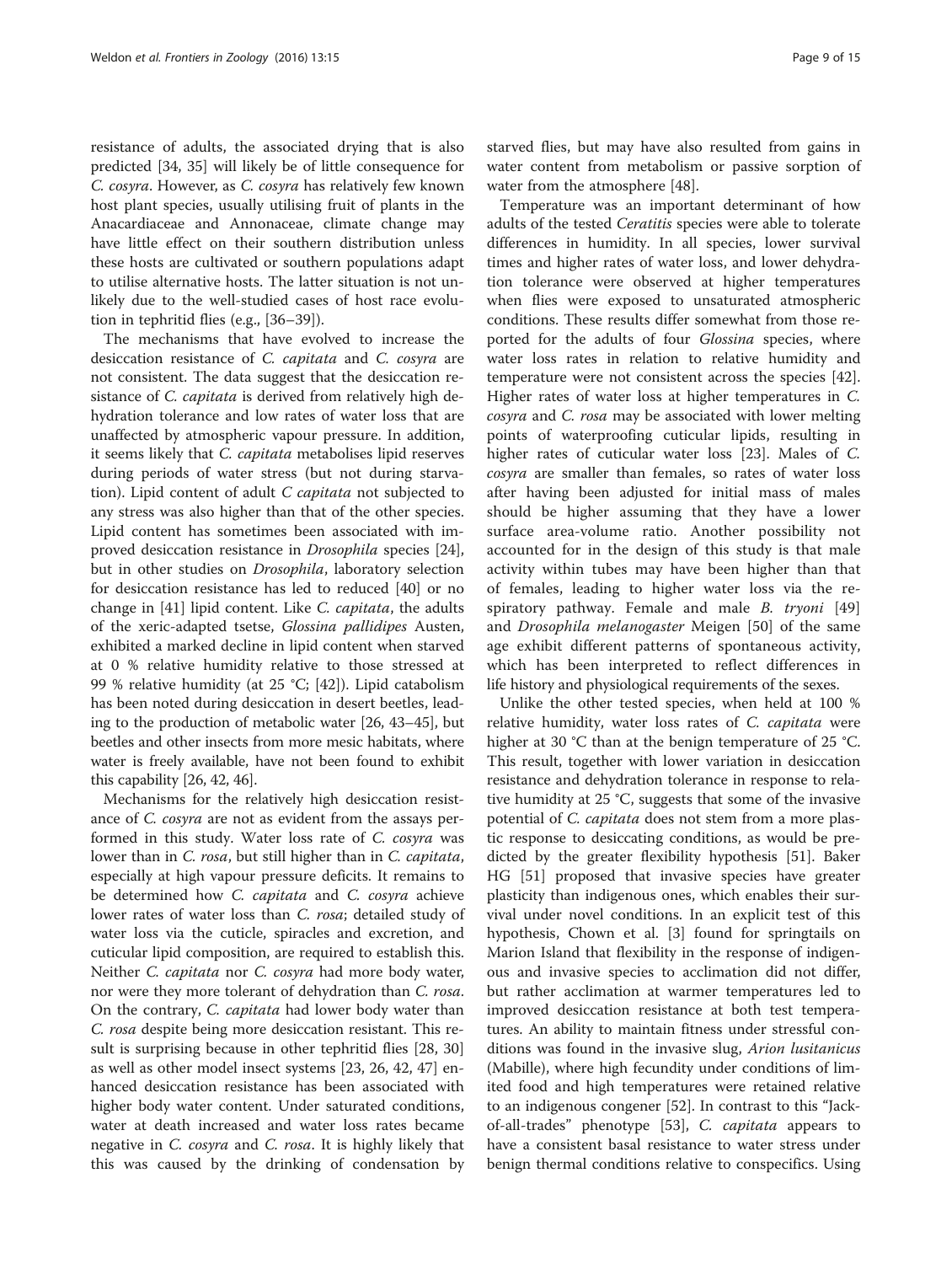the terminology of Richards CL, Bossdorf O, Muth NZ, Gurevitch J and Pigliucci M [\[53](#page-14-0)], C. capitata is rather a "Master of some" with regard to water stress, and better able to increase fitness in favourable environments. This response under stressful conditions is important for the establishment of C. capitata in new areas, and links well with models that predict its potential distribution. A model for world-wide seasonal suitability for C. capitata developed by Szyniszewska AM and Tatem AJ [\[12](#page-13-0)] was principally driven by minimum land surface temperature, followed by maximum land surface temperature, elevation, then maximum rainfall. Assuming no negative biotic interactions with other tephritid species, our results indicate that C. capitata will largely be able to withstand water stress as long as the thermal environment in a newly colonised area is suitable.

Across the Ceratitis species tested, adult dehydration tolerance was lower in females. This result is similar to those reported for the Mexican fruit fly, Anastrepha ludens Loew [[28](#page-13-0)] and B. tryoni [[29](#page-13-0), [30](#page-13-0)]. It has been proposed that reduced dehydration tolerance in female tephritid flies is a result of gravid females not having access to the pool of water contained within developing eggs [[28, 30](#page-13-0)], and this is also a likely scenario for the Ceratitis species studied here because they were tested at an age (10 days after adult emergence) when they are known to be sexually mature if fed a nutritious diet [\[54](#page-14-0)]. Given this, it is surprising that there was no effect of sex on the lipid or protein content of the three Ceratitis species. It is not unrealistic to expect that gravid females should have a higher lipid content of these nutrients due to their investment in eggs. Inability to detect this effect may reflect the differential investment of nutrients for different life history strategies between the sexes, as found in C. capitata [\[55](#page-14-0)].

## Conclusion

In conclusion, tolerance of water stress by adults is likely to play a role in the invasive success of C. capitata. They exhibit relatively high levels of desiccation resistance that is associated with high tolerance of water loss, low rates of water loss, storage of lipids, and the ability to catabolise lipids during periods of water stress, which are particularly beneficial at benign temperatures. Relative to *C. rosa*, these properties would enable survival of adult C. capitata in drier environments so that they are able to reproduce and become established when conditions become more favourable. However, tolerance of water stress alone is not sufficient to explain why C. cosyra has not become as widespread as *C. capitata*. The interaction of temperature with water stress, as well as the influence of host availability are likely important in proscribing the distribution of C. cosyra.

## **Methods**

#### Source of flies and culture maintenance

Flies of each species tested in this experiment, C. capitata, C. cosyra and C. rosa, were initially sourced from large, outbred laboratory populations maintained by Citrus Research International, Nelspruit, South Africa. The cultures of each species are maintained at CRI in high numbers and have been maintained in the laboratory for nearly 200 generations. The cultures are regularly supplemented with wild flies caught during summer to minimise inbreeding (wild males are paired with laboratory females) and are held indoors under buffered, but variable temperatures  $(25 \pm 4 \degree C)$  with natural lighting. While the tested cultures have been held in the laboratory for a long period of time, these cultures have been used to test differences in the thermal tolerance of C. capitata and C. rosa [[56](#page-14-0)], and as in those studies, water balance traits should represent baseline genotypic differences between the species. Eggs laid by females are placed on a carrot-based medium in which larvae develop. Pupae were transported to the University of Pretoria by road in a cooler box. On arrival at the University of Pretoria, pupae of each species were placed into separate plastic cages (volume 5 L) and kept in a climate room at  $25 \pm 1$  °C until they emerged. On adult emergence, approximately 300 adults of each species (mixed sexes) were transferred to separate 5-L plastic cages furnished with sugar and yeast extract powder (Biolab, Merck, Wadeville, Gauteng, South Africa) in separate dishes for food, and a container of watersoaked cotton wool.

Ten days after adult emergence, oviposition dishes were placed in each cage into which females could lay eggs. Oviposition dishes were circular plastic cups (Volume Injection Products, East London, Eastern Cape, South Africa) with a volume of 125 mL that contained one sheet of tissue paper that had been sprayed with distilled water. To the damp tissue, 2 mL of guava concentrate (Elvin Food and Beverages, East London, Eastern Cape, South Africa) was applied with a 3 mL graduated plastic Pasteur pipette (Delta Lab, Barcelona, Spain). The opening of the plastic container was covered with a double layer of laboratory film (Parafilm M, Bemis Flexible Packaging, Neenah, WI, USA) that was then pierced 10–15 times with an entomological pin. Eggs laid by female C. capitata, C. cosyra and C. rosa into the oviposition dishes were rinsed, separately, from the laboratory film and container with distilled water from a wash bottle into a flat-bottomed glass evaporating dish. Eggs in water were concentrated in the evaporating dish by gently swirling the contents into the centre. Eggs were then transferred with a plastic Pasteur pipette to 500 mL of the same carrot-based medium used by Citrus Research International for larval development (no more than 600 eggs/500 mL). To avoid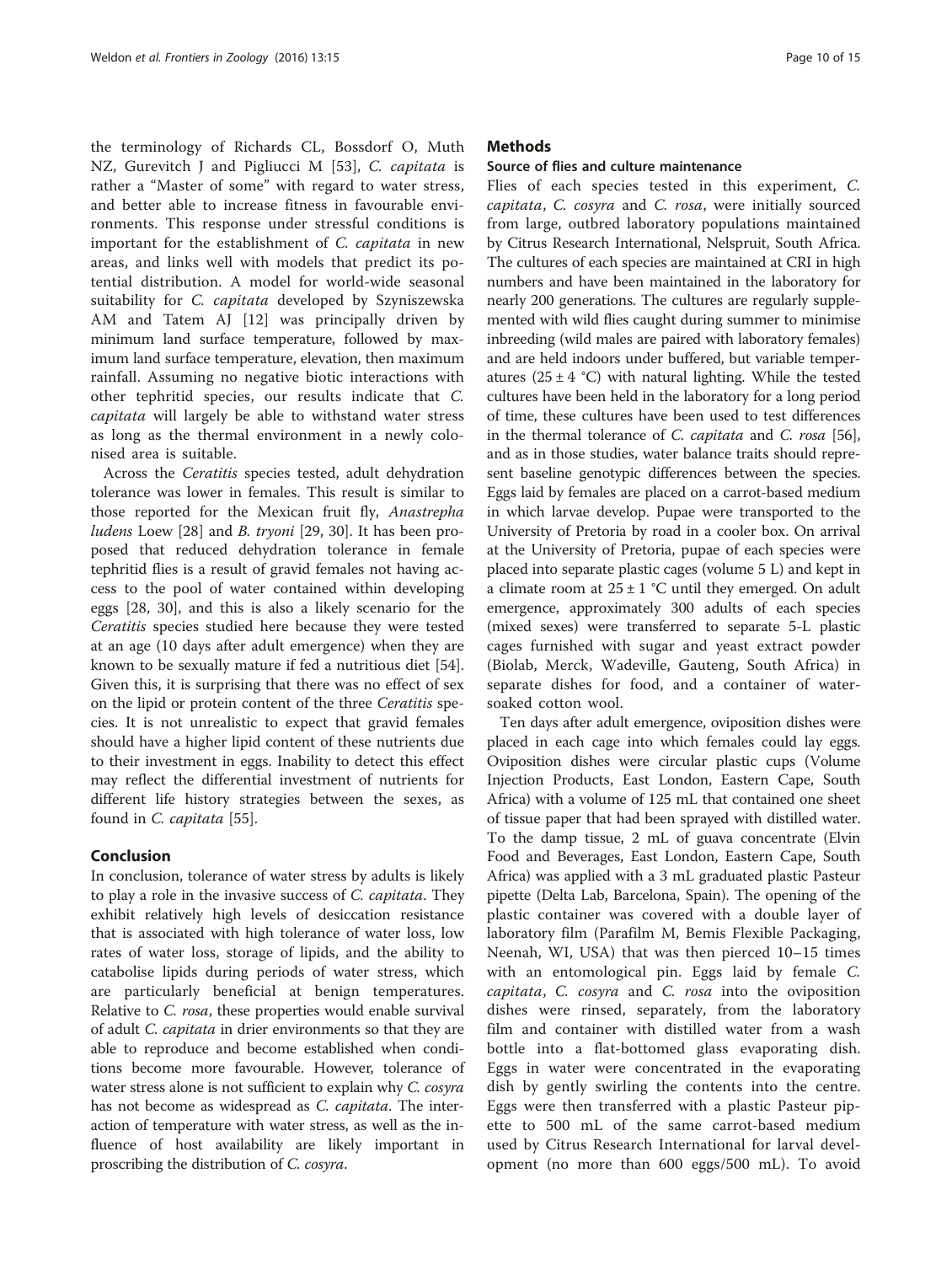contamination of each culture, the evaporating dish was washed with boiling water between each Ceratitis species and a new plastic Pasteur pipette was used. Containers of larval rearing medium with eggs were placed in clear plastic trays with ventilated lids that were lined with a layer of washed, dry beach sand to a depth of 10 mm. At the end of the third larval instar, larvae 'hopped' from the larval rearing medium and entered the pupal phase in the layer of sand. The sand was sifted to recover the pupae, which were then returned to the culture or directed to experiments.

Ceratitis capitata, C. cosyra and C. rosa pupae used for experiments  $(\sim 300$  of each species) were placed in separate 5 L plastic cages with sources of food (sugar, hydrolysed yeast powder) and water. This was a low cage stocking density (surface area of  $~6.5~cm^2$  per fly, not taking into consideration additional area from food and water containers within the cage) to prevent potential negative interactions at higher density [[57\]](#page-14-0). On adult emergence, all cages were then inserted into clear plastic bags that were sealed to maintain high humidity (>90 %) and ensure that flies were well hydrated, and kept in a laboratory maintained at  $25 \pm 1$  °C. Two cohorts of each species were required to complete the study, with one cohort per test temperature (25 or 30 °C).

## Initial condition

At 10 days after adult emergence, 20 flies of each species (10 females and 10 males) were placed in pre-weighed 2 mL microcentrifuge tubes of known weight. The initial mass of each fly was measured (to 0.1 mg; AR0640, Ohaus Corporation, Pine Brook, NJ, USA) before storage in a freezer at −20 °C. At a later time, these flies were dried in a fan-forced laboratory oven at 60 °C for 96 h and weighed on a microbalance (to 0.001 mg; CPA2P, Sartorius AG, Goettingen, Germany) to determine body water and dry mass. Initial mass of these flies was determined using an analytical balance rather than a microbalance to minimise the time required to weigh them and thereby reduce measurement bias introduced by handling time. Ordinary least squares regression was used to relate initial mass to initial body water content for each species, sex and cohort (test temperature). Linear regression provided the best fit for all relationships when compared with non-linear functions. The resulting regression equations (Additional file [1:](#page-12-0) Table S1) were used to estimate initial body water based on measurements of initial mass in subsequent experiments.

## Desiccation resistance and dehydration tolerance

At 10 days after adult emergence, 40 females and 40 males of each species were placed into individual, numbered, pre-weighed 2 mL microcentrifuge tubes pierced with 12 holes (approximate diameter  $= 1$  mm). Flies in

tubes were then weighed (to 0.1 mg) and initial mass of each fly was calculated by subtracting tube mass. Ten females and 10 males of each species were then allocated to one of four humidity treatments: 0 %, 33 %, 75 % and 100 %. Relative humidity was manipulated by placing plastic cups with 200 mL of silica gel, saturated magnesium chloride solution, saturated sodium chloride solution or deionised water, respectively, in clear plastic airtight boxes (volume 4.5 L; Ref 02 1474, Hobby Life ®, Demirel Plastik, Turkey). Actual values for relative humidity recorded with Thermochron iButtons (DS1921G, Maxim Integrated, San Jose, CA, USA) in each treatment were: 0 %: −1.29 ± 0.14 % (at 25.12 ± 0.01 °C); 33 %: 33.38 ± 0.06 % (at 24.95 ± 0.01 °C); 75 %: 75.55 ± 0.11 % (at  $25.24 \pm 0.01$  °C); 100 %:  $99.27 \pm 0.16$  % (at  $25.11 \pm 0.01$  °C). All airtight boxes were maintained at 25 °C for the duration of the experiment by placing them in an incubator. The experiment was then repeated at 30 °C using a second cohort of flies. Actual values for relative humidity recorded in the airtight boxes during these treatments were: 0 %:  $-0.59 \pm 0.11$  % (at 29.05 ± 0.02 °C); 33 %:  $33.69 \pm 0.04$  % (at  $29.41 \pm 0.01$  °C); 75 %: 76.17  $\pm$  0.07 % (at 30.11  $\pm$  0.01 °C); 100 %: 100.70  $\pm$ 0.07 % (at  $29.01 \pm 0.02$  °C).

Desiccation resistance was defined as the time that elapsed before death. All tubes were checked for mortality every 3 h by viewing them through the clear plastic top of the airtight boxes. Dead flies were removed from their tubes, weighed (to 0.01 mg), returned to their tubes and stored in a freezer at −20 °C. Removal of tubes required that the airtight boxes be unsealed, but iButton recordings indicated a rapid return to experimental conditions after this disturbance. Later, all flies were dried and weighed as described above to determine body water and dry mass at death. Dehydration tolerance, defined as water loss before death, was calculated by subtracting body water at death from estimated initial body water (following the relationships in Additional file [1:](#page-12-0) Table S1).

#### Water loss rate

At 10 days after adult emergence, 30 females and 30 males of each species were placed into pierced microcentrifuge tubes and their initial mass was determined as above. Fifteen flies were then allocated to one of four humidity treatments, as above. After 24 h at 25 °C, flies were removed from each humidity treatment, weighed in their vials (to 0.1 mg) to calculate weight loss, and then placed in a freezer at −20 °C. Flies were then dried and weighed, as above, to determine body water and dry mass after 24 h. Water loss rate (mg day−<sup>1</sup> ) was calculated by subtracting body water after 24 h from estimated initial body water (following the relationships in Additional file [1](#page-12-0): Table S1). The experiment was then repeated at 30 °C.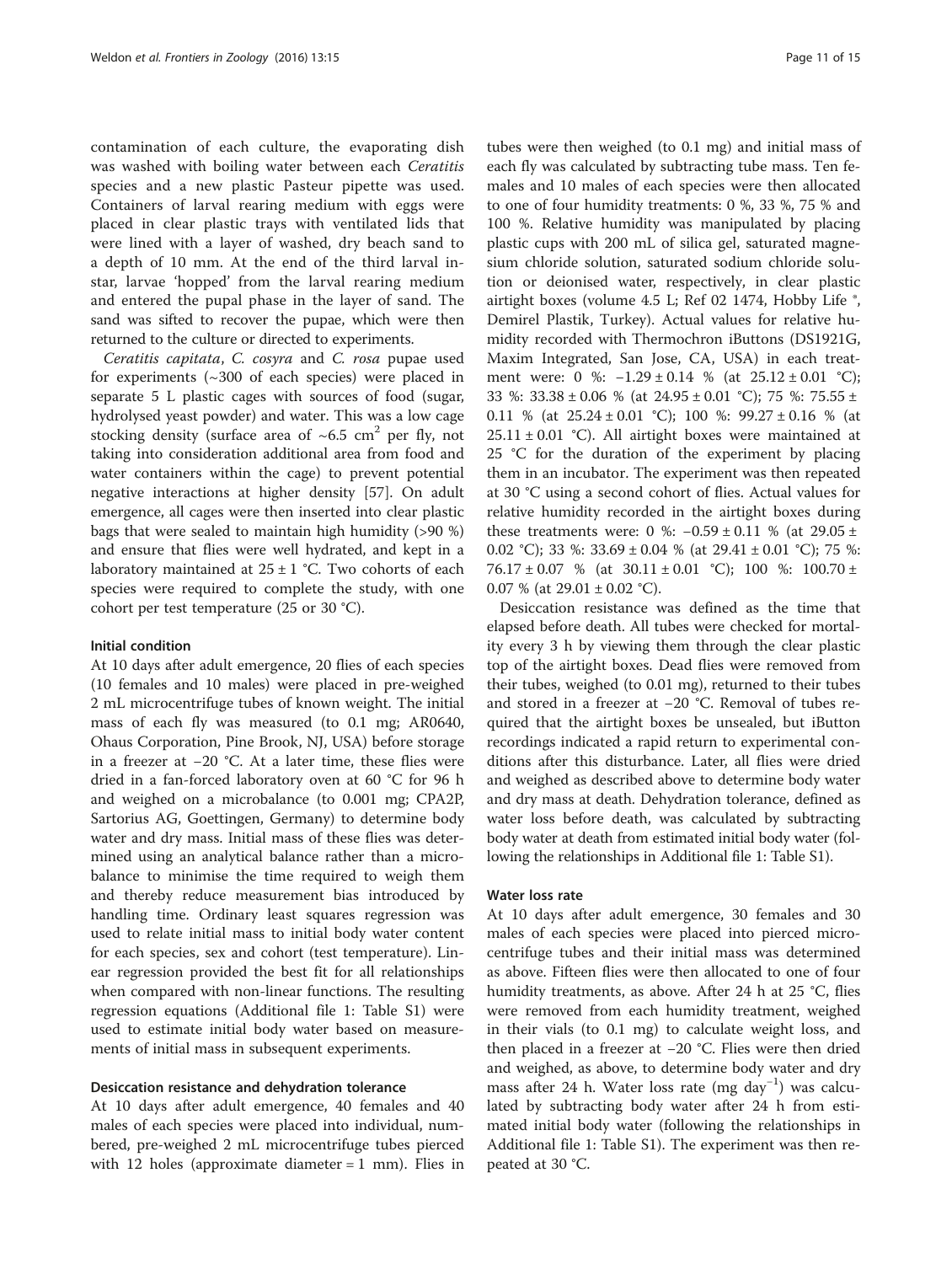Carbohydrate, glycogen, lipid and protein content assays

Adult flies were obtained for the determination of lipid, free sugar, glycogen and protein content by repeating the desiccation resistance and dehydration tolerance experiments. This was necessary because values for carbohydrate and protein content were negatively affected by oven-drying of flies at 60 °C. Levels of relative humidity achieved during these repeats were measured with Thermochron iButtons (0 %: −0.43 ± 0.50 % at  $24.34 \pm 0.70$  °C; 100 %:  $73.16 \pm 2.86$  % at  $23.88 \pm 0.47$  °C). For each species, control flies were weighed on an electronic microbalance (MS104S, Mettler Toledo, Greifensee, Switzerland) and immediately frozen at −80 °C, and additional flies were subjected to either 0 % or 100 % relative humidity (25 °C) for 24 h. Flies were weighed before and after each treatment (to 0.1 mg) before being frozen. Flies were freeze-dried to obtain dry mass and thereby water content, and refrozen at −80 °C.

Protein, carbohydrate, glycogen and total lipid contents were obtained from each individual insect for each species (aiming to assay a minimum of 6 for each control/treatment: 3 male, 3 female) using colourimetric methods developed by Bradford MM [[58](#page-14-0)] and van Handel [[59](#page-14-0)–[61\]](#page-14-0) and modified into a microplate format by Foray V, Pelisson P-F, Bel-Venner M-C, Desouhant E, Venner S, Menu F, Giron D and Rey B [\[62\]](#page-14-0). Where modifications to the methods described by Foray V, Pelisson P-F, Bel-Venner M-C, Desouhant E, Venner S, Menu F, Giron D and Rey B [\[62](#page-14-0)] were made, the procedure is described in detail below. Sugar and glycogen samples were run in duplicate on the plate, while protein and lipid samples were run in triplicate. Absorbance values were averaged to obtain one absorbance value per biological sample. In all cases, a flatbottom 96-well borosilicate microplate (730.009QG, Hellma Analytics, Germany) was used, and absorbance was read using a microplate reader (BioTek Powerwave 340) and  $Gen5<sup>TM</sup>$  v.1.05.11 software (both BioTek Instruments, Inc.). Each species was assayed on a separate day and standards were used to compare between species.

Whole flies were homogenized in 180 μL lysis buffer  $(100 \text{ mM } KH_{2}PO_{4}$ , 1 mM DTT, 1 mM EDTA, pH 7.4) for 20 s at 25 Hz using a mixer mill (MM 400, Retsch, Germany). The protein content was determined by gently centrifuging the homogenate and adding 1.5 μL of the supernatant or 2 mg/ml albumin standard (23209, Thermo Scientific) dissolved in lysis buffer to each well. 250 μL of Bradford micro-assay reagent (B6916, Sigma) was added to each well and incubated at room temperature for 20 min before absorbance was read at 595 nm. Lipids and soluble carbohydrates were extracted by adding 20 μL 20 % sodium sulfate, 4.5 μL of lysis buffer and 1500 μL chloroform methanol (1:2 v/v) solution to the homogenate. The homogenate was vortexed and centrifuged at  $180 g$  for 15 min (4 °C). The supernatant containing the carbohydrates and lipids was transferred to a new tube, while the glycogen pellet was kept. Glycogen was extracted from the pellet following Yuval B, Kaspi R, Shloush S and Warburg MS [[63](#page-14-0)]. The pellet was washed twice with 400 μL 80 % methanol and centrifuged at 16 000 g for 5 min  $(4 °C)$ . After removing the supernatant, 250  $\mu$ L dH<sub>2</sub>O was added to the pellet and heated at 70 °C for 5 min. 1 mL fresh anthrone reagent (319899, Sigma; 1.42 g/L) was added to 200  $\mu$ L of sample or standard (1 mg/ml glucose (D+) dissolved in dH<sub>2</sub>O, SAAR2676020EM, Merck, South Africa) and incubated at 90 °C for 10 min. The reaction was stopped by cooling the sample on ice before 200 μL of sample was added to each well and the absorbance was read at 625 nm. Total water soluble carbohydrates were determined following Foray V, Pelisson P-F, Bel-Venner M-C, Desouhant E, Venner S, Menu F, Giron D and Rey B [[62\]](#page-14-0). Fresh anthrone reagent was used to induce a colourimetric reaction measured at 625 nm. The standard from the glycogen step was used to quantify the amount of sugar present see [[64\]](#page-14-0). The total lipid content was determined using vanillin reagent (V1104, Sigma) with triolein (44895, Sigma) as the standard, following Foray V, Pelisson P-F, Bel-Venner M-C, Desouhant E, Venner S, Menu F, Giron D and Rey B [\[62](#page-14-0)]. Absorbance was measured spectrophotometrically at 525 nm.

Absorbance values were converted to mg amounts using standard curves. The amount of each nutrient present in each total fly was estimated. All estimates of total water soluble carbohydrates higher than 1 mg were deleted, as were estimates of glycogen that were greater than 0.2 mg. In the case of total carbohydrates, this led to the exclusion of two C. capitata, fifteen C. cosyra, and eighteen C. rosa from data analysis.

### Data analyses

All data analyses were performed using the R v. 3.1.2 statistical environment (R Development Core Team, 2012). Body mass and body water were compared between species using linear models. Predictor variables in each model were species, sex and their interaction. In the model for body water, body mass was included as a covariate. Model-checking plots were inspected and revealed that the models did not violate assumptions of constancy of variance and normality of errors. Least squares means of the response variable for these and all models described below were determined using the 'predict' function in R with covariates at their mean.

Parametric survival regression with Weibull agespecific hazards was performed using the 'survival' library of R to determine the effect of species, sex, temperature and relative humidity on desiccation resistance. Initial body mass was included as a covariate in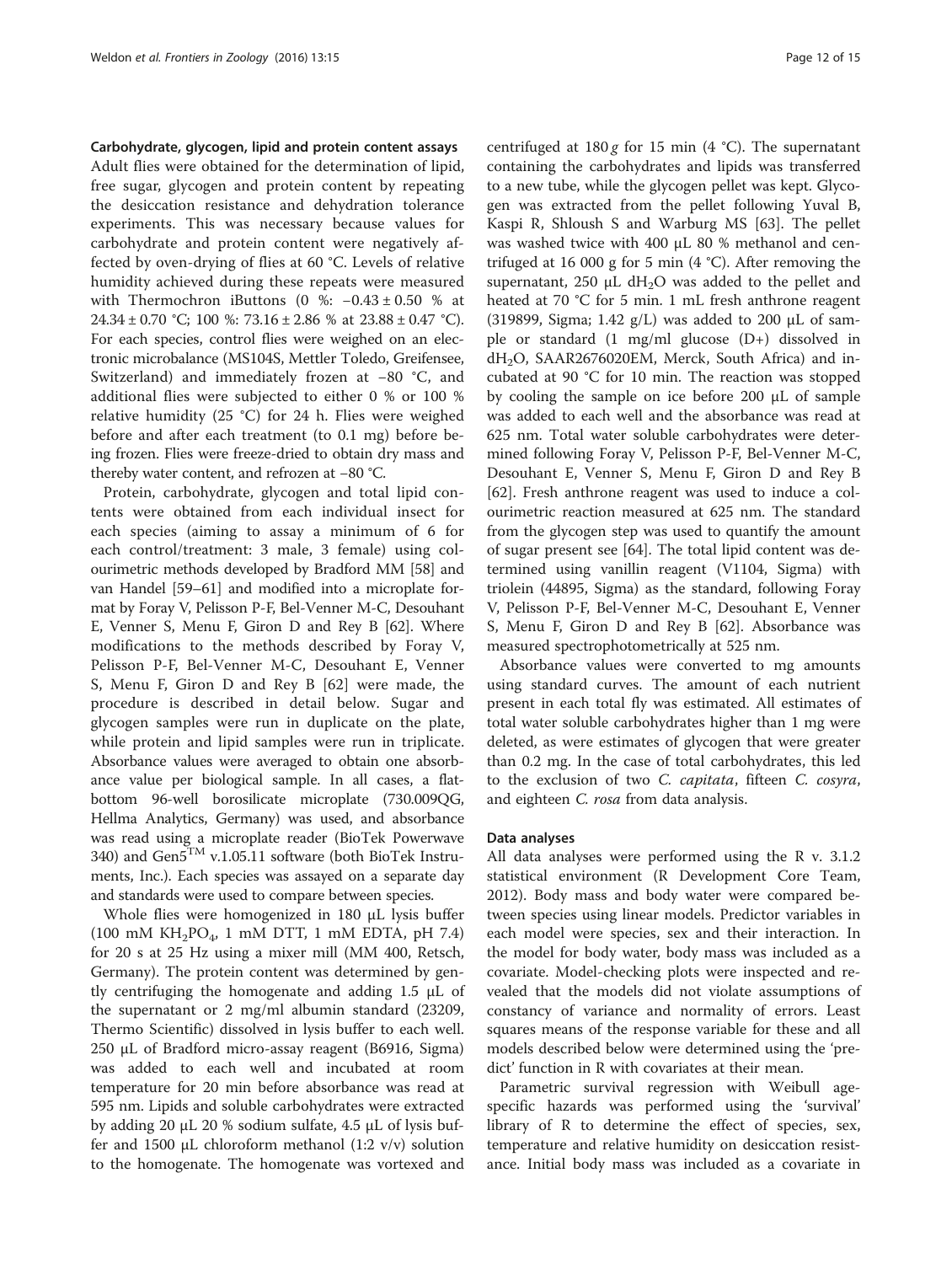<span id="page-12-0"></span>the model to account for differences in the pool of available water in each individual or size effects on body composition. The minimal adequate model was determined based on Akaike's information criterion (AIC) using the 'step' function in R, which involves the step-wise deletion of the least influential parameters from the model. Because significant effects of species or an interaction with species were found for desiccation resistance, models were run separately for each species with sex, temperature and relative humidity as predictor variables.

The effects of species, sex, temperature and relative humidity and their interactions on dehydration tolerance and water loss rate were determined using linear models. In the case of dehydration tolerance, the dependent variable was body water at death, which was related to estimated body water by inclusion of the latter as a covariate in the model. In the model for water loss rate, initial mass was included as a covariate because body mass has been previously shown to correlate strongly with water loss [\[30](#page-13-0)]. In both cases, there was a significant four-way interaction between species, sex, temperature and relative humidity, so the models were run separately for each species before being simplified based on comparison of AIC values. Flies that died during the water loss rate assay were excluded from analysis. These models did not violate the assumptions of constancy of variance and normality of errors.

Carbohydrate, glycogen, lipid and protein content in flies not subjected to stress, and either desiccated or starved were compared using linear models. Predictor variables in the initial model for carbohydrate content included only species and treatment (i.e., initial condition, 24 h at 0 % relative humidity, 24 h at 100 % relative humidity), their interaction, and initial mass. Sex was not included in this model due to there being too few reliable estimates of carbohydrate content from each sex in the three species. Values for carbohydrate content were log-transformed to improve model fit. The initial linear models for glycogen, lipid and protein content included sex and its interactions with species and treatment, with initial mass as a covariate. Initial mass rather than dry mass was used as a covariate in these models because we wished to establish how body composition varied relative to the initial condition of each fly rather than its condition after a period of stress. Models were simplified based on comparison of AIC values.

# Additional files

[Additional file 1:](dx.doi.org/10.1186/s12983-016-0147-z) Table S1. Linear regression for the relationship between body mass (mg) and body water content (mg) for cohorts of three Ceratitis species that were subsequently tested for desiccation

resistance and water loss rate at two temperatures. The equation for each relationship was used to estimate initial body water content from initial body mass for flies subjected to desiccation and water loss rate assays. (DOC 41 kb)

[Additional file 2:](dx.doi.org/10.1186/s12983-016-0147-z) Table S2. Analysis of deviance table for the final fitted parametric survival model that describes desiccation resistance of three Ceratitis species with respect to species, sex, temperature (Temp) and relative humidity (RH). Initial body mass was included as a covariate in the model. Data were fitted to a Weibull hazard function. Type III likelihood ratio tests were used to construct the analysis of deviance table. Significant effects ( $P$  < 0.05) are indicated by bold type. (DOC 34 kb)

[Additional file 3:](dx.doi.org/10.1186/s12983-016-0147-z) Table S3. General linear model for the relationship between species, sex, temperature (Temp) and relative humidity (RH) on the dehydration tolerance of three Ceratitis species. Estimated body water (determined from initial body mass using the equations in Table S1) was included as a covariate. Significant effects ( $P < 0.05$ ) are indicated by bold type. (DOC 37 kb)

[Additional file 4:](dx.doi.org/10.1186/s12983-016-0147-z) Table S4. General linear model for the relationship between species, sex, temperature (Temp) and relative humidity (RH) on water loss rate of three Ceratitis species. Initial mass was included as a covariate. Significant effects ( $P < 0.05$ ) are indicated by bold type. (DOC 37 kb)

#### Competing interests

The authors declare that they have no competing interests.

#### Authors' contributions

CWW and JST conceived and designed the study. CWW reared experimental animals and analysed the data. CWW and DM performed desiccation resistance and water loss rate assays. Biochemical assays were performed by LB. All authors contributed to the preparation of the manuscript. All authors read and approved the final manuscript.

#### Acknowledgments

We thank Arné Verhoef for assistance with set-up of desiccation resistance assays, and Marna Ferreira for placing orders for consumables. Wilmari Uys assisted with replicating treatments to generate samples for biochemical analyses. The Department of Biochemistry at Stellenbosch University and Stefan Hayward provided access to and technical assistance for the microplate reader. Sue Nicolson provided constructive feedback on a draft of the manuscript.

#### Funding

The study was enabled by a University of Pretoria Research Development Programme grant awarded to CWW. JST was supported by NRF Incentive Funding and the Centre for Invasion Biology. Key laboratory equipment was obtained from funding through HortGro Science and Sub-Committee B grants. LB was supported by an NRF Innovation Postdoctoral Fellowship. DM was awarded a University of Pretoria Postdoctoral Fellowship.

#### Author details

<sup>1</sup>Department of Zoology and Entomology, University of Pretoria, Private Bag X20, Hatfield 0028?A3B2 show, ?]South Africa. <sup>2</sup>Centre for Invasion Biology Department of Conservation Ecology and Entomology, Stellenbosch University, Private Bag X1, Matieland 7602, South Africa. <sup>3</sup>Present address Department of Entomology and Nematology, University of Florida, PO Box 110620, Gainesville, FL 32611-0620, USA. <sup>4</sup> Present address: School of Animal, Plant and Environmental Sciences, University of the Witwatersrand, 1 Jan Smuts Avenue, Braamfontein 2000,South Africa.

## Received: 5 October 2015 Accepted: 22 March 2016 Published online: 31 March 2016

#### References

- 1. Lee CE. Evolutionary genetics of invasive species. Trens Ecol Evol. 2002;17: 386–91.
- 2. Sakai AK, Allendorf FW, Holt JS, Lodge DM, Molofsky J, With KA, et al. The population biology of invasive species. Annu Rev Ecol Syst. 2001;32:305–32.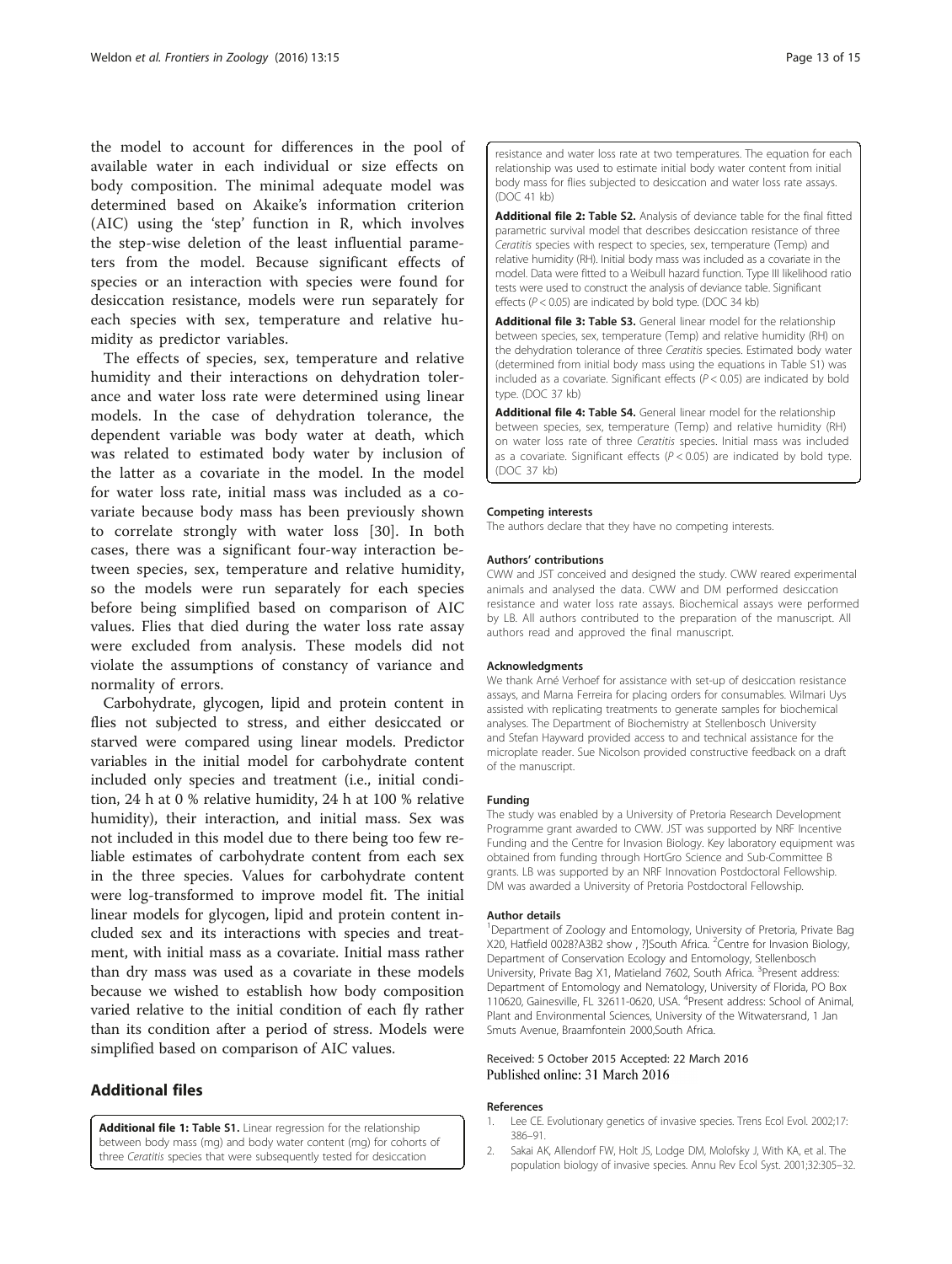- <span id="page-13-0"></span>3. Chown SL, Slabber S, McGeoch MA, Janion C, Leinaas HP. Phenotypic plasticity mediates climate change responses among invasive and indigenous arthropods. Proc R Soc B. 2007;274:2531–7.
- 4. De Meyer M. Systematic revision of the subgenus Ceratitis MacLeay s.s. (Diptera: Tephritidae). Zool J Linn Soc. 2000;128:439–67.
- 5. Malacrida AR, Gomulski LM, Bonizzoni M, Bertin S, Gasperi G, Guglielmino CR. Globalization and fruit fly invasion and expansion: the medfly paradigm. Genetica. 2007;131:1–9.
- 6. Diamantidis AD, Carey JR, Nakas CT, Papadopoulos NT. Population-specific demography and invasion potential in medfly. Ecol Evol. 2011;1:479–88.
- 7. Gasperi G, Bonizzoni M, Gomulski LM, Murelli V, Torti C, Malacrida AR, et al. Genetic differentiation, gene flow and the origin of infestations of the medfly, Ceratitis capitata. Genetica. 2002;116:125–35.
- 8. Karsten M, van Vuuren JB, Addison P, Terblanche JS, Leung B. Deconstructing intercontinental invasion pathway hypotheses of the Mediterranean fruit fly (Ceratitis capitata) using a Bayesian inference approach: are port interceptions and quarantine protocols successfully preventing new invasions? Divers Distrib. 2015;21:813–25.
- 9. Vera MT, Rodriguez R, Segura DF, Cladera JL, Sutherst RW. Potential geographical distribution of the Mediterranean fruit fly, Ceratitis capitata (Diptera: Tephritidae), with emphasis on Argentina and Australia. Environ Entomol. 2002;31:1009–22.
- 10. De Meyer M, Robertson MP, Peterson AT, Mansell MW. Ecological niches and potential geographical distributions of Mediterranean fruit fly (Ceratitis capitata) and Natal fruit fly (Ceratitis rosa). J Biogeog. 2008;35:270–81.
- 11. Papadopoulos NT, Plant RE, Carey JR. From trickle to flood: the large-scale, cryptic invasion of California by tropical fruit flies. Proc R Soc B. 2013;280: 20131466.
- 12. Szyniszewska AM, Tatem AJ. Global assessment of seasonal potential distribution of Mediterranean fruit fly, Ceratitis capitata (Diptera: Tephritidae). PLoS ONE. 2014;9, e111582.
- 13. De Meyer M, Copeland RS, Lux SA, Mansell M, Quilici S, Wharton R, et al. Annotated check list of host plants for Afrotropical fruit flies (Diptera: Tephritidae) of the genus Ceratitis. Documentations Zoologiques Musee Royal de l'Afrique Centrale. 2002;27:1–91.
- 14. Siebert JB, Cooper T. Embargo on California produce would cause revenue, job loss. Calif Agric. 1995;49:7–12.
- 15. De Meyer M. Distribution and host-plant relationships within the genus Ceratitis MacLeay (Diptera: Tephritidae) in Africa. Cimbebasia. 2001;17:219–28.
- 16. Duyck PF, David P, Quilici S. A review of relationships between interspecific competition and invasions in fruit flies (Diptera: Tephritidae). Ecol Entomol. 2004;29:511–20.
- 17. Duyck PF, David P, Quilici S. Climatic niche partitioning following successive invasions by fruit flies in La Réunion. J Anim Ecol. 2006;75:518–26.
- 18. Duyck PF, Quilici S. Survival and development of different life stages of three Ceratitis spp. (Diptera: Tephritidae) reared at five constant temperatures. Bull Entomol Res. 2002;92:461–9.
- 19. Nyamukondiwa C, Terblanche JS. Thermal tolerance in adult Mediterranean and Natal fruit flies (Ceratitis capitata and Ceratitis rosa): Effects of age, gender and feeding status. J Therm Biol. 2009;34:406–14.
- 20. Nyamukondiwa C, Terblanche JS. Within-generation variation of critical thermal limits in adult Mediterranean and Natal fruit flies Ceratitis capitata and Ceratitis rosa: thermal history affects short-term responses to temperature. Physiol Entomol. 2010;35:255–64.
- 21. Nyamukondiwa C, Weldon CW, Chown SL, le Roux PC, Terblanche JS. Thermal biology, population fluctuations and implications of temperature extremes for the management of two globally significant insect pests. J Insect Physiol. 2013;59:1199–211.
- 22. Chown SL, Nicolson SW. Insect Physiological Ecology: mechanisms and patterns. New York: Oxford University Press; 2004.
- 23. Gibbs AG, Chippindale AK, Rose MR. Physiological mechanisms of evolved desiccation resistance in Drosophila melanogaster. J Exp Biol. 1997;200:1821–32.
- 24. Telonis-Scott M, Guthridge KM, Hoffmann AA. A new set of laboratory-selected Drosophila melanogaster lines for the analysis of desiccation resistance: response to selection, physiology and correlated responses. J Exp Biol. 2006; 209:1837–47.
- 25. Chown SL, Le Lagadec MD, Scholtz CH. Partitioning variance in a physiological trait: desiccation resistance in keratin beetles (Coleoptera, Trogidae). Funct Ecol. 1999;13:838–44.
- 26. Le Lagadec MD, Chown SL, Scholtz CH. Desiccation resistance and water balance in southern African keratin beetles (Coleoptera, Trogidae): the influence of body size and habitat. J Comp Physiol B. 1998;168:112–22.
- 27. Gibbs AG, Fukuzato F, Matzkin LM. Evolution of water conservation mechanisms in Drosophila. J Exp Biol. 2003;206:1183–92.
- 28. Tejeda MT, Arredondo J, Pérez-Staples D, Ramos-Morales P, Liedo P, Díaz-Fleischer F. Effects of size, sex and teneral resources on the resistance to hydric stress in the tephritid fruit fly Anastrepha ludens. Insect Physiol. 2014;70:73–80.
- 29. Weldon CW, Taylor PW. Desiccation resistance of adult Queensland fruit flies Bactrocera tryoni decreases with age. Physiol Entomol. 2010;35:385–90.
- 30. Weldon CW, Yap S, Taylor PW. Desiccation resistance of wild and mass-reared Bactrocera tryoni (Diptera: Tephritidae). Bull Entomol Res. 2013;103:690–9.
- 31. Nyamukondiwa C, Kleynhans E, Terblanche JS. Phenotypic plasticity of thermal tolerance contributes to the invasion potential of Mediterranean fruit flies (Ceratitis capitata). Ecol Entomol. 2010;35:565–75.
- 32. Manrakhan A, Addison P. Assessment of fruit fly (Diptera: Tephritidae) management practices in deciduous fruit growing areas in South Africa. Pest Manage Sci. 2014;70:651–60.
- 33. Hill MP, Bertelsmeier C, Clusella-Trullas S, Garnas J, Robertson MP, Terblanche JS. Predicted decrease in global climate suitability masks regional complexity of invasive fruit fly species response to climate change. Biol Invasions. 2016. doi:[10.1007/s10530-016-1078-5](http://dx.doi.org/10.1007/s10530-016-1078-5).
- 34. MacKellar N, New M, Jack C. Observed and modelled trends in rainfall and temperature for South Africa: 1960–2010. S Afr J Sci. 2014. doi:[10.1590/sajs.](http://dx.doi.org/10.1590/sajs.2014/20130353) [2014/20130353](http://dx.doi.org/10.1590/sajs.2014/20130353).
- 35. Engelbrecht FA, Landman WA, Engelbrecht CJ, Landman S, Bopape MM, Roux B, et al. Multi-scale climate modelling over Southern Africa using a variable-resolution global model. Water SA. 2011;37.
- 36. Brown JM, Abrahamson WG, Way PA. Mitochondrial DNA phylogeography of host races of the goldenrod ball gallmaker, Eurosta solidaginis (Diptera: Tephritidae). Evolution. 1996;50:777–86.
- 37. Diegisser T, Johannesen J, Lehr C, Seitz A. Genetic and morphological differentiation in Tephritis bardanae (Diptera: Tephritidae): evidence for host-race formation. J Evol Biol. 2003;17:83–93.
- 38. Diegisser T, Seitz A, Johannesen J. Phylogeographic patterns of host-race evolution in Tephritis conura (Diptera: Tephritidae). Mol Ecol. 2006;15:681–94.
- 39. Feder JL, Reynolds K, Go W, Wang EC. Intra- and interspecific competition and host race formation in the apple maggot fly, Rhagoletis pomonella (Diptera: Tephritidae). Oecologia. 1995;101:416–25.
- 40. Djawdan M, Chippindale AK, Rose MR, Bradley TJ. Metabolic reserves and evolved stress resistance in Drosophila melanogaster. Physiol Zool. 1998;71:584–94.
- 41. Hoffmann AA, Parsons PA. An integrated approach to environmental stress tolerance and life-history variation: desiccation tolerance in Drosophila. Biol J Linn Soc. 1989;37:117–36.
- 42. Kleynhans E, Terblanche JS. Complex interactions between temperature and relative humidity on water balance of adult tsetse (Glossinidae: Diptera): implications for climate change. Front Physiol. 2011;2:1–10.
- 43. Naidu SG. Water balance and osmoregulation in Stenocara gracilipes, a wax-blooming tenebrionid beetle from the Namib Desert. J Insect Physiol. 2001;47:1429–40.
- 44. Naidu SG, Hattingh J. Water balance and osmoregulation in Physademia globosa, a diurnal tenebrionid beetle from the Namib Desert. J Insect Physiol. 1988;34:911–7.
- 45. Nicolson SW. Water balance and osmoregulation in Onymacris plana, a tenebrionid beetle from the Namib Desert. J Insect Physiol. 1980;26:315–20.
- 46. Klok CJ, Chown SL. Critical thermal limits, temperature tolerance and water balance of a sub-antarctic caterpillar, Pringleophaga marioni (Lepidoptera: Tineidae). J Insect Physiol. 1997;43:685–94.
- 47. Parkash R, Aggarwal DD, Kalra B, Ranga P. Divergence of water balance mechanisms in two melanic Drosophila species from the western Himalayas. Comp Biochem Physiol A. 2011;158:531–41.
- 48. Coenen-Staß D. Investigations on the water balance in the red wood ant, Formica polyctena (Hymenoptera, Formicidae): workers, their larvae and pupae. Comp Biochem Physiol. 1986;83A:141–7.
- 49. Prenter J, Weldon CW, Taylor PW. Age-related activity patterns are moderated by diet in Queensland fruit flies Bactrocera tryoni. Physiol Entomol. 2013;38:260–7.